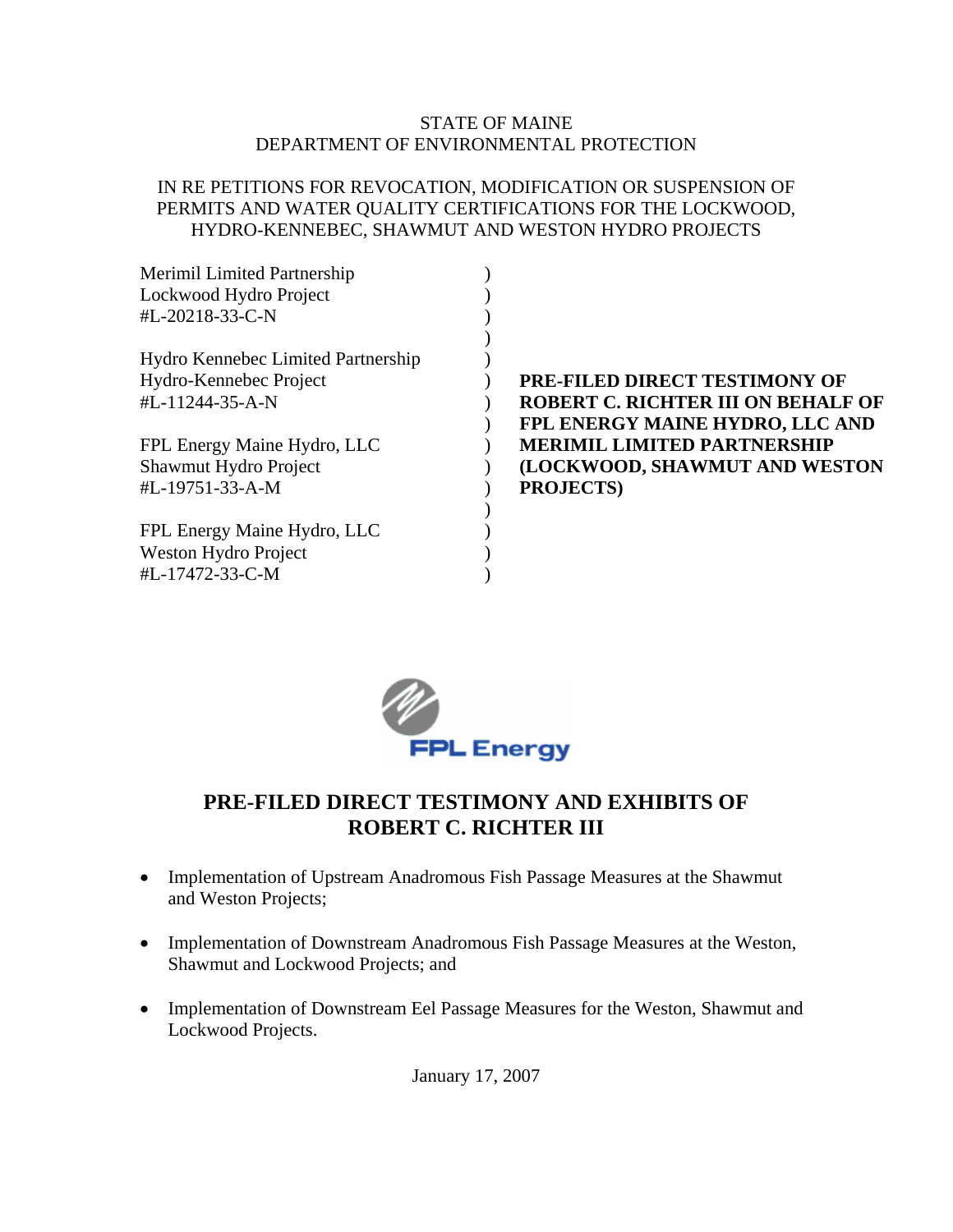### **PRE-FILED DIRECT TESTIMONY AND EXHIBITS OF ROBERT C. RICHTER III**

## **TABLE OF CONTENTS**

| <b>TESTIMONY</b>                                                                                                     | Page           |
|----------------------------------------------------------------------------------------------------------------------|----------------|
| <b>Qualifications of Witness</b>                                                                                     | 1              |
| Purpose and Scope of Testimony                                                                                       | $\overline{2}$ |
| <b>Summary of Testimony</b>                                                                                          | 3              |
| Implementation of Upstream Anadromous Fish Passage Measures at<br>the Shawmut and Weston Projects                    | $\overline{4}$ |
| <b>Implementation of Downstream Anadromous Fish Passage Measures</b><br>at the Weston, Shawmut and Lockwood Projects | 8              |
| Implementation of Downstream Eel Passage Measures for the<br>Weston, Shawmut and Lockwood Projects                   | 11             |
| Conclusion                                                                                                           | 15             |
| <b>EXHIBITS</b>                                                                                                      | No.            |
| Lockwood Project Aerial Photograph                                                                                   | FPLE-8         |
| Lockwood Project Site Plan                                                                                           | FPLE-9         |
| <b>Shawmut Project Aerial Photograph</b>                                                                             | FPLE-10        |
| Shawmut Project Site Plan                                                                                            | FPLE-11        |
| <b>Weston Project Aerial Photograph</b>                                                                              | FPLE-12        |
| <b>Weston Project Site Plan</b>                                                                                      | FPLE-13        |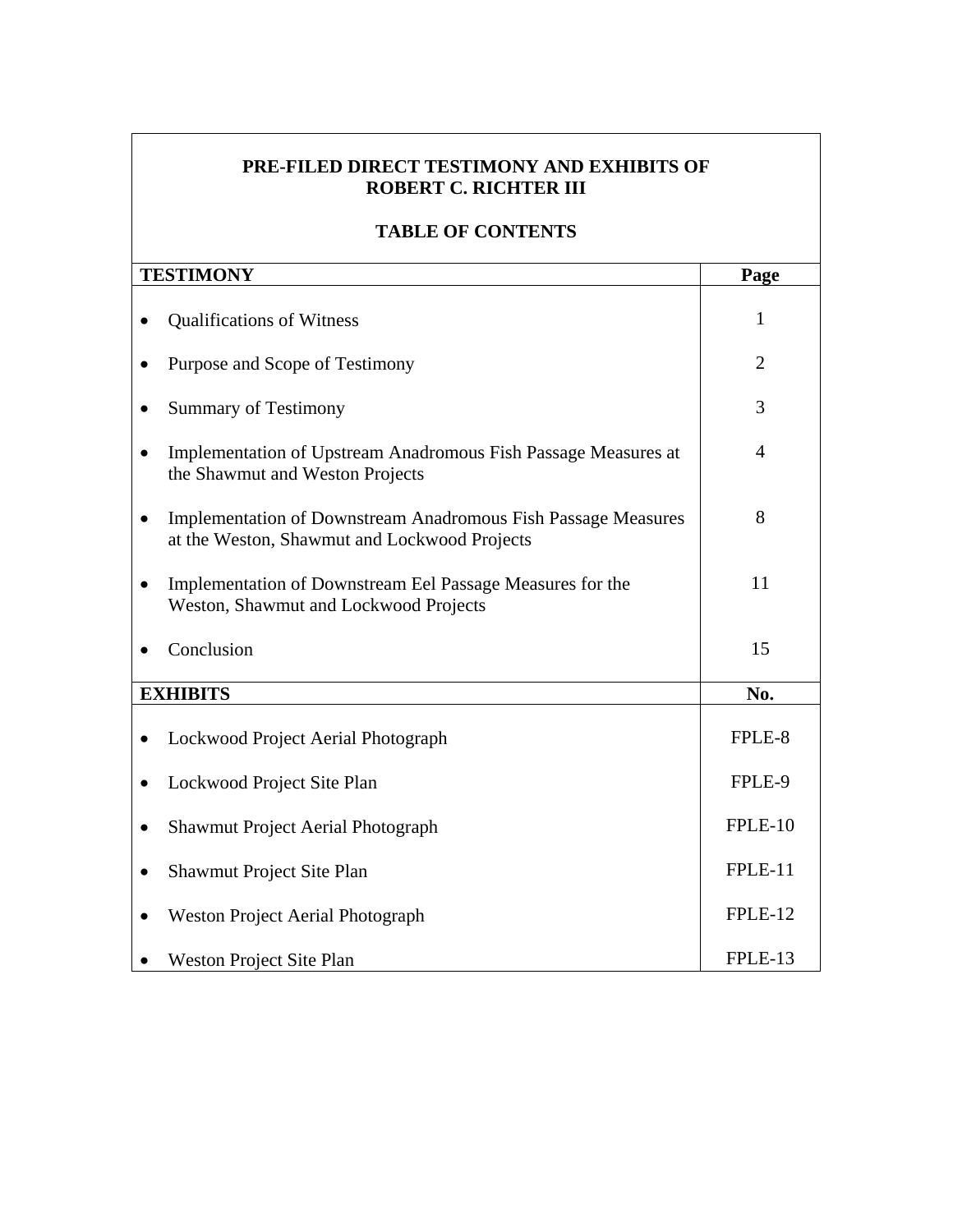### **MAINE BOARD OF ENVIRONMENTAL PROTECTION KENNEBEC RIVER PETITIONS**

### **PRE-FILED DIRECT TESTIMONY AND EXHIBITS OF ROBERT C. RICHTER III**

#### **QUALIFICATIONS OF WITNESS**

My name is Robert C. Richter III. I am currently employed by FPL Energy Maine Hydro LLC (FPLE) as a Senior Environmental Specialist overseeing anadromous and catadromous fish passage operations and studies on the Kennebec, Sebasticook and Androscoggin Rivers. I also oversee various Federal Energy Regulatory Commission (FERC) license compliance issues at a number of hydro projects in Maine.

I graduated from the University of New England in Biddeford Maine with a Bachelor of Science Degree in Marine Biology in 1982.

From 1982-1987, I was employed by Northeast Utilities (NU) in Connecticut and Massachusetts as an environmental technician conducting various fisheries related biological monitoring and permitting studies at NU hydroelectric, fossil fuel and nuclear power stations. From 1987-1989, I was employed by NU in Connecticut and Massachusetts as a Scientist coordinating and conducting environmental audits and real estate site assessments at NU facilities.

From 1989-1993, I was employed by Central Maine Power Company (CMP) as an Environmental Specialist conducting fish, wildlife and recreation studies and preparing FERC re-licensing applications for hydroelectric projects. From 1993-1998 I was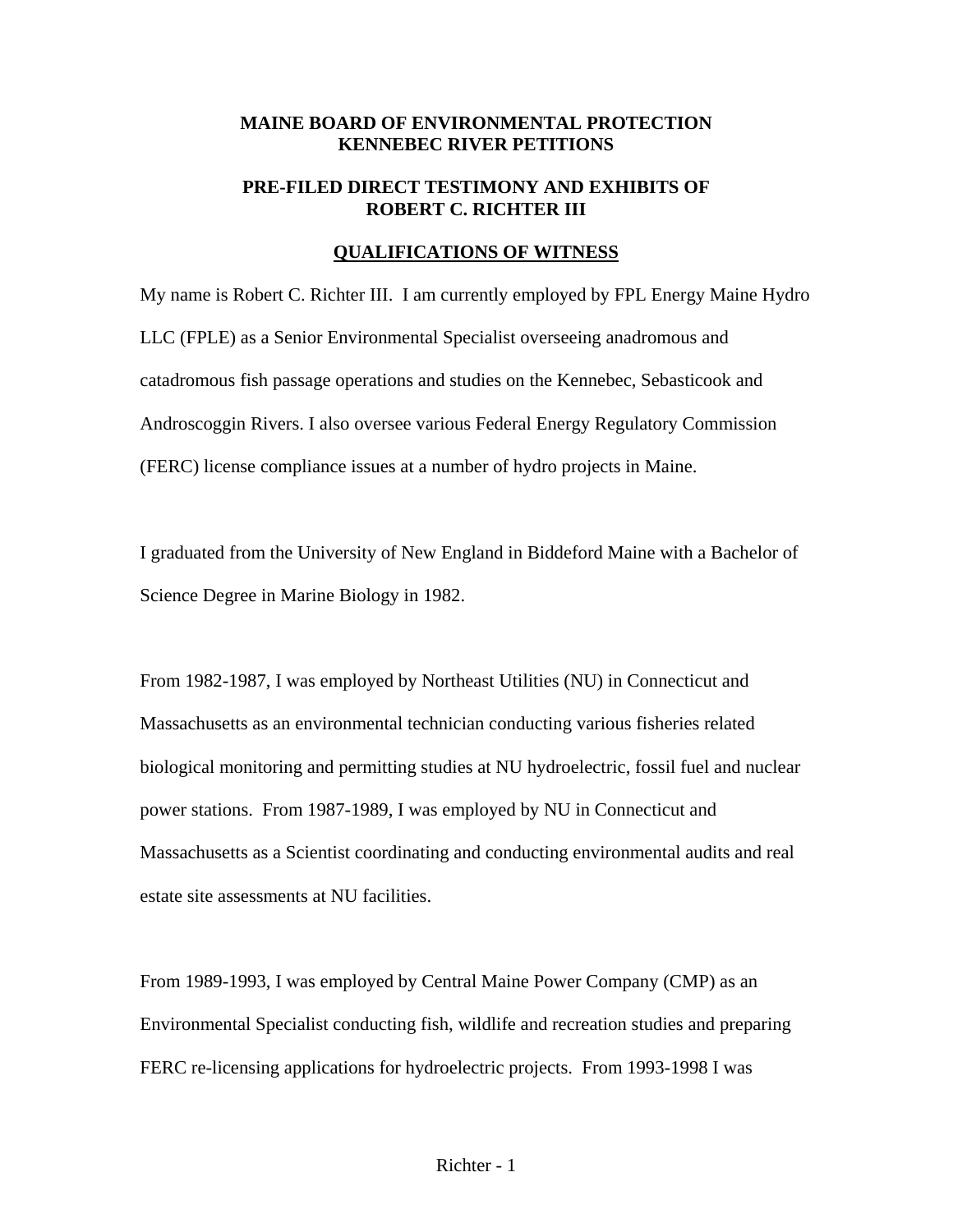employed by CMP as a Senior Biologist coordinating and managing the operations, effectiveness studies and educational programs at CMP's fish passage facilities at its hydroelectric projects on the Saco, Presumpscot, Androscoggin, Kennebec and Sebasticook Rivers.

From 1999 to the present, I have been employed by FPLE coincident with its purchase of the CMP generating assets. At the present time I am a Senior Environmental Specialist coordinating and managing operations, effectiveness studies and educational programs at FPLE's fish passage facilities at its hydroelectric projects on the Kennebec, Sebasticook and Androscoggin Rivers. In addition, I am involved with the coordination and completion of FERC license compliance items for a number of hydro projects in Maine.

During my over-24 years of employment with NU, CMP and FPLE, I have been involved at the local, state and federal level on a number of FERC license compliance issues dealing with general environmental issues and issues related to fish passage at the subject projects. I was also involved on behalf of CMP and other hydro developers in the formation of the 1998 Kennebec Hydro Developers Group Agreement (1998 KHDG Agreement) which outlines the fish passage obligations for the projects that are the subject of this proceeding.

#### **PURPOSE AND SCOPE OF TESTIMONY**

The purpose of my testimony is to 1) provide the Board an overview of the implementation of upstream anadromous fish passage measures at the Shawmut and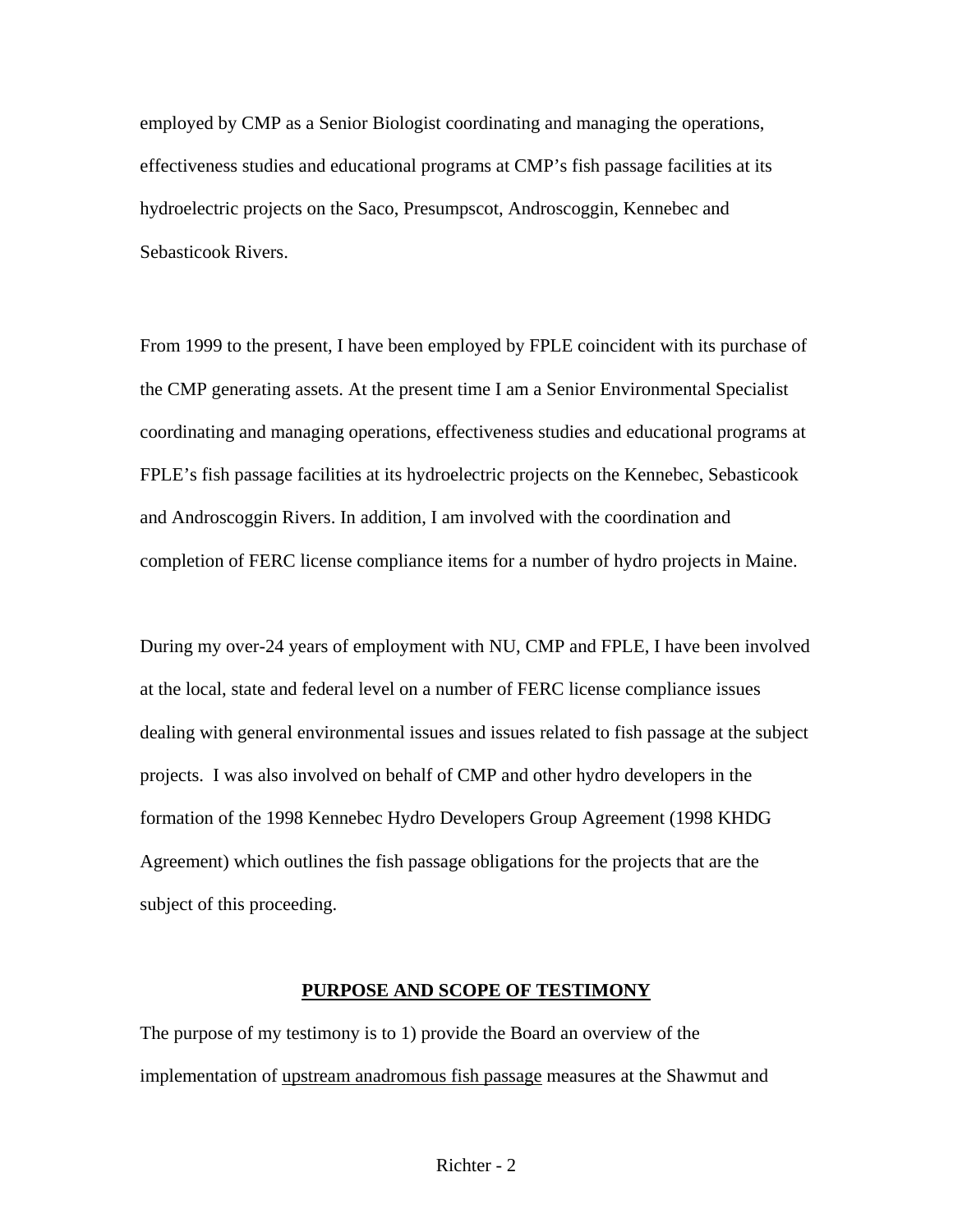Weston projects; 2) provide the Board an overview of the implementation of downstream anadromous fish passage measures at the Weston, Shawmut and Lockwood projects; and 3) provide the Board an overview of implementation of downstream eel passage measures at the Weston, Shawmut and Lockwood projects.

### **SUMMARY OF TESTIMONY**

The following testimony relates to the implementation of fish passage measures at the Lockwood, Shawmut and Weston Projects. The locations of these projects are shown in EXHIBIT FPLE -1 attached to Mr. Wiley's testimony. Exhibits showing the general arrangement of each of the project facilities are included herein as EXHIBIT FPLE–8, Lockwood Project Aerial Photograph; EXHIBIT FPLE–9, Lockwood Project Site Plan; EXHIBIT FPLE–10, Shawmut Project Aerial Photograph; EXHIBIT FPLE–11, Shawmut Project Site Plan; EXHIBIT FPLE–12, Weston Project Aerial Photograph; and EXHIBIT FPLE–13, Weston Project Site Plan.

Based upon my intimate knowledge of the fish passage requirements for the Lockwood, Shawmut and Weston projects and based upon experience in overseeing the operation of the fish passage facilities and related studies at these facilities, it is my professional opinion that 1) these projects do not pose a threat to human health or the environment; 2) there has not been a change in any condition or circumstance that warrants modification of the terms of the water quality certifications for the projects; and 3) the projects have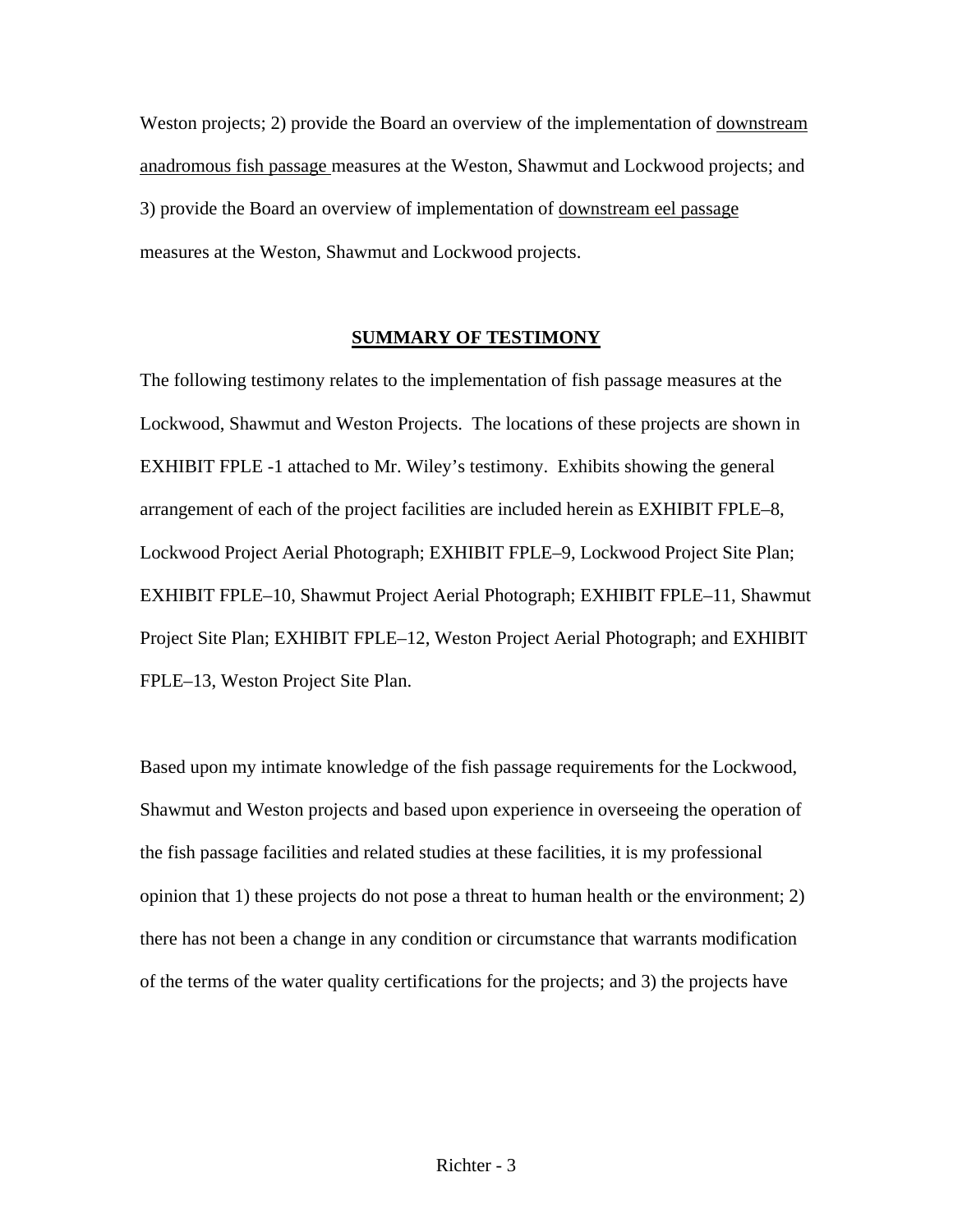not violated any laws administered by the Department. Therefore, the Board should deny petitioners' request to modify the water quality certifications for the projects.<sup>[1](#page-5-0)</sup>

# **IMPLEMENTATION OF UPSTREAM ANADROMOUS FISH PASSAGE MEASURES AT THE SHAWMUT AND WESTON PROJECTS**

As noted in Mr. Wiley's testimony, the Lower Kennebec River Comprehensive Hydropower Settlement Accord (Settlement Accord or Accord) and its attendant agreement, the 1998 KHDG Agreement, is a reflection of a very involved and comprehensive effort between hydropower owners, state and federal fisheries agencies and non-governmental organizations to resolve years of litigation associated with the Edwards Dam and the State's efforts to restore anadromous and catadromous fisheries in the lower Kennebec River. The Settlement Accord set the framework for advanced fish restoration on the Kennebec River which resulted in the removal of the controversial Edwards Dam in Augusta in 1999.

The language in the DEP water quality certifications and the FERC licenses either simply refers to the KHDG Agreement or mimics the language from the Agreement.

Among other things, the 1998 KHDG Agreement established schedules for installing permanent upstream anadromous fish passage facilities at four hydroelectric projects located upstream from the Edwards Dam on the lower Kennebec River from the Lockwood Dam in Waterville to the Weston Dam in Skowhegan. These schedules were

<span id="page-5-0"></span> $<sup>1</sup>$  The question of whether the Board has the means to address the petitioners' request to revoke, modify or</sup> suspend the water quality certifications for the projects is addressed in the testimony of Mr. Wiley.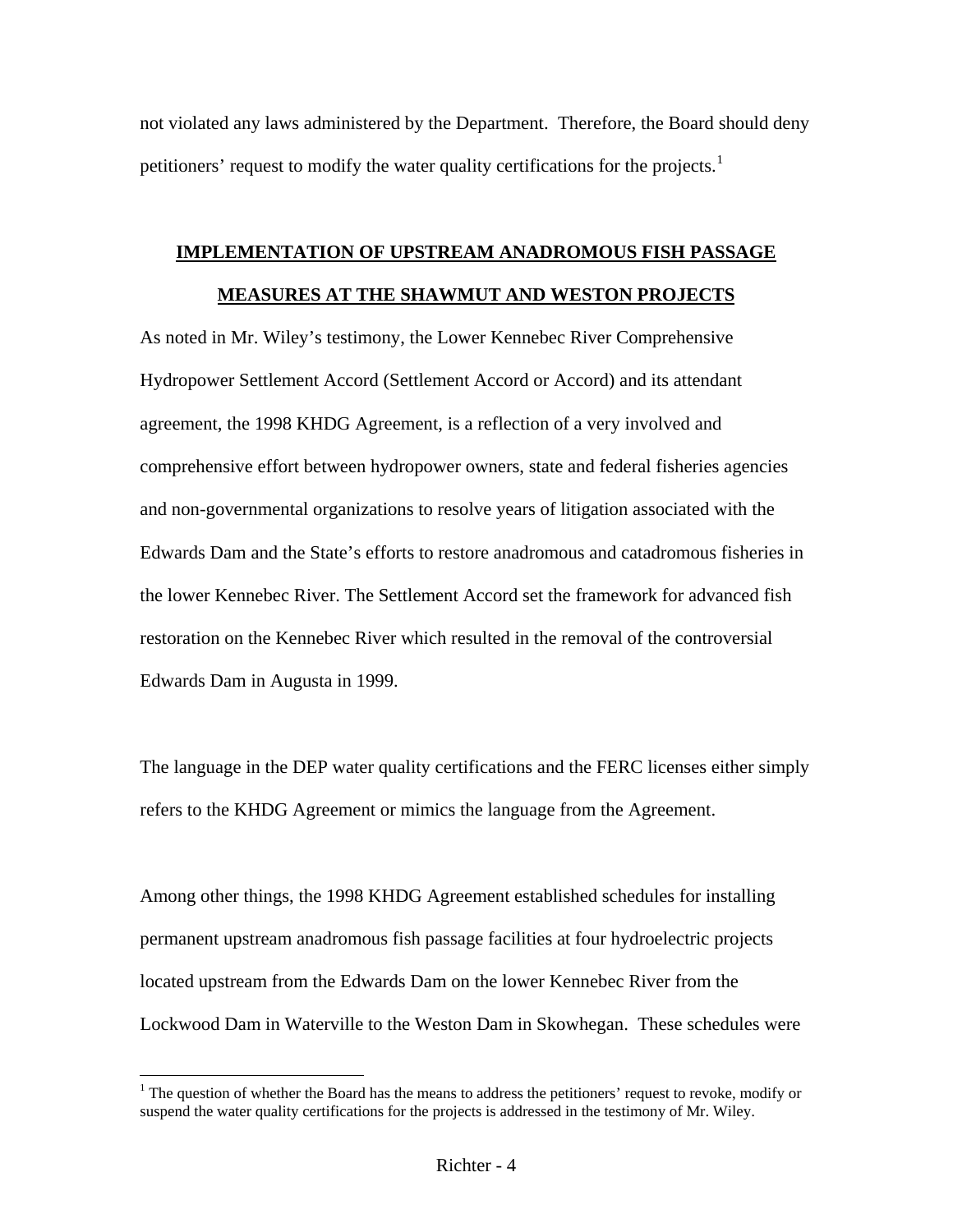developed by the parties to the Agreement in a rational, sequential and scientific manner based primarily on the anticipated growth in the population of American shad but also in consideration of other species. In the interim period, a new upstream anadromous fish lift, trap, sort and truck facility at Lockwood would collect fish for transport to upstream habitat above the Lockwood, Hydro-Kennebec, Shawmut and Weston projects as determined by fishery agency personnel.

In 2006, pursuant to the 1998 KHDG Agreement, FPLE installed, operated and began studying the effectiveness of the new \$2.7 million "interim" fish lift, trap, sort and truck facility at Lockwood.<sup>[2](#page-6-0)</sup> Per the Agreement, the new Lockwood "interim" fish lift is a trap and transport facility only and is not required to pass fish directly into the headpond. An additional flume that will transport fish directly to the headpond will be added to the "interim" lift when certain trigger numbers of returning fish are achieved as set forth in the 1998 KHDG Agreement.<sup>[3](#page-6-1)</sup> These facilities will then constitute the "permanent" fish passage facilities for the Lockwood project.

Specifically, at Lockwood, the requirement is to install the additional flume when 8,000 American shad are captured at the Lockwood fish lift or a biological assessment trigger is initiated for Atlantic salmon, alewife or blueback herring. At Shawmut, the requirement is to install permanent upstream passage when 15,000 American shad are captured at the downstream Hydro-Kennebec facility or a biological assessment trigger is initiated for Atlantic salmon, alewife or blueback herring. At Weston, the requirement is to install

<span id="page-6-0"></span> $2$  While not subject to this proceeding, a description of upstream anadromous fish passage at Lockwood is included to provide clarity for the Board.

<span id="page-6-1"></span><sup>&</sup>lt;sup>3</sup> The additional flume is projected to cost approximately \$500,000.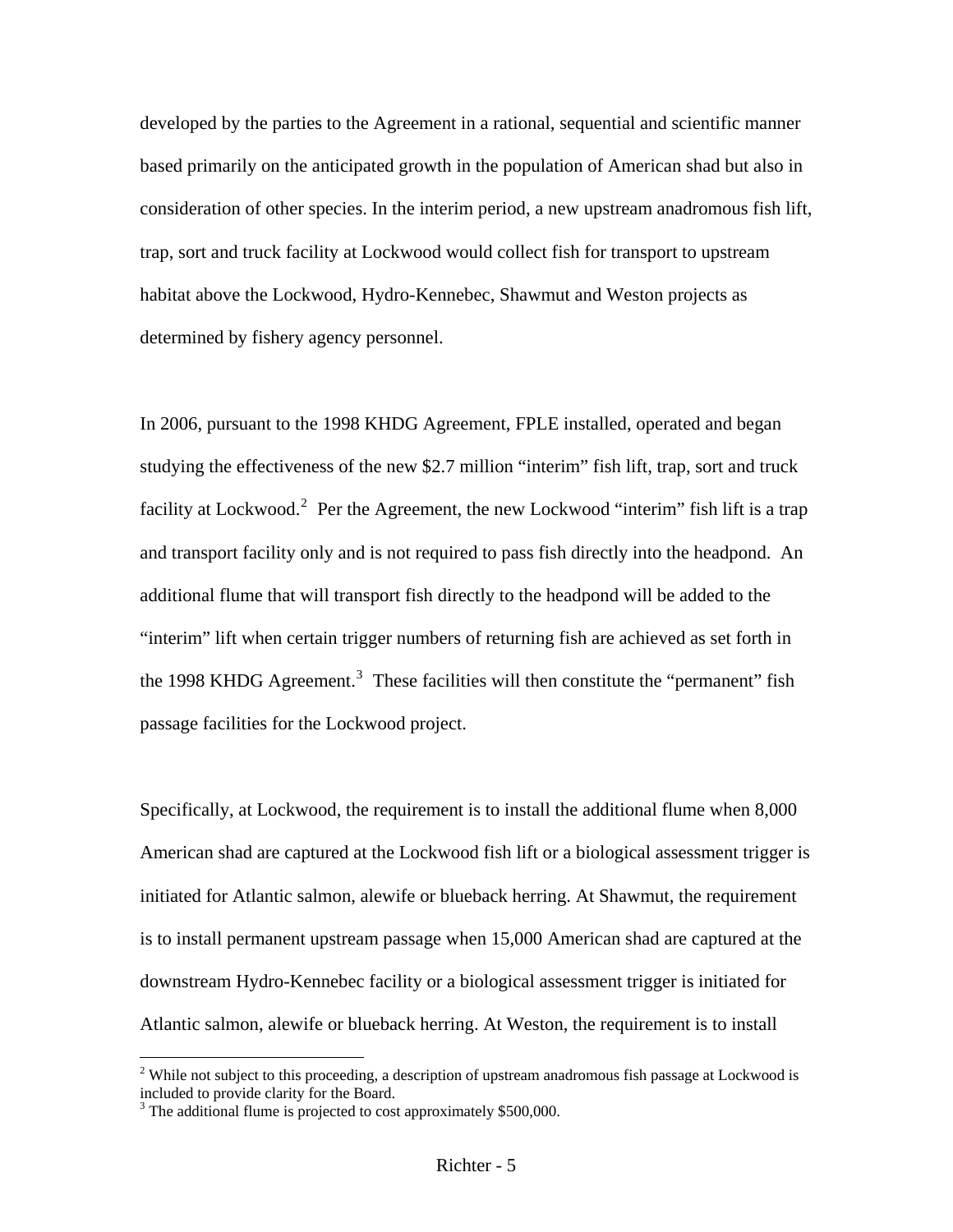permanent upstream passage when 35,000 American shad are captured at the downstream Shawmut facility or a biological assessment trigger is initiated for Atlantic salmon, alewife or blueback herring.

The Agreement's biological assessment trigger calls for consultation between resource agencies and dam owners to adopt an alternative approach to trigger fishway construction if the growth of Atlantic salmon or river herring runs warrants a change in the construction timetables. Everyone agreed that in no case will permanent upstream passage facilities be required at Lockwood, Shawmut and Weston before 2010, 2012, and 2014, respectively.

In 2006, its first year of operation, the new Lockwood fish lift captured 15 adult Atlantic salmon during the migration season. These fish were collected by FPLE personnel operating the new fish lift and then transported the same day to the upper Sandy River by Maine Atlantic Salmon Commission (MASC) personnel. None of the salmon were injured or killed during collection or transport operations. In addition, MASC personnel spent time snorkeling in the Sandy River during various occasions in 2006 and observed some of the trucked Atlantic salmon in the Sandy River. In a call to Paul Christman from MASC on December 11, 2006, Mr. Christman indicated to me that the salmon they observed appeared in good condition, he did not observe any dead salmon, nor did he did get any reports of any salmon mortalities.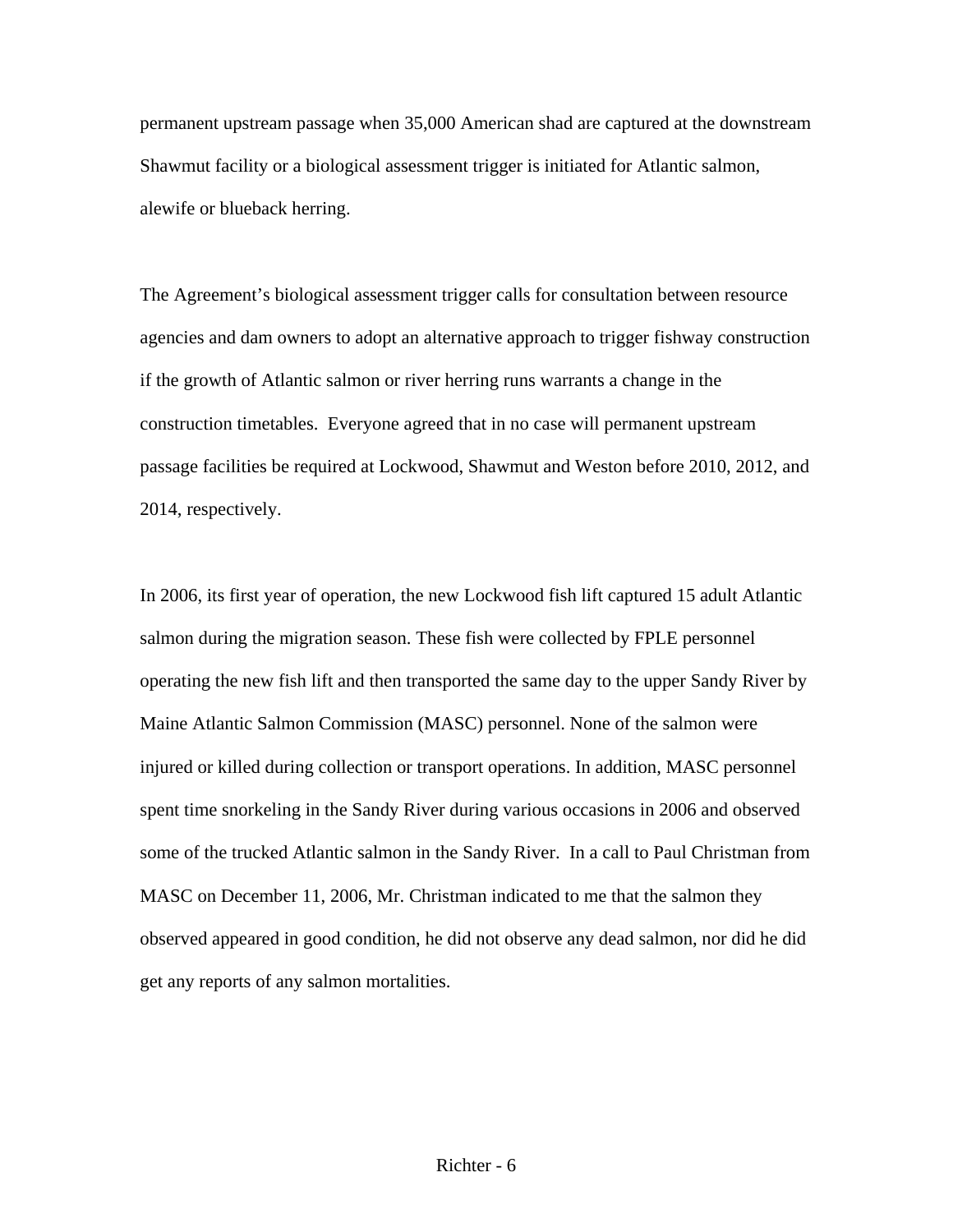During the 2006 migration season, 4,094 river herring were captured at the new Lockwood fish lift. DMR personnel transported 2,793 of these river herring to Wesserunsett Lake in Skowhegan (above Shawmut), 146 to Lovejoy Pond in Albion and 213 to Pleasant Pond in Richmond. The remaining 924 river herring were returned to the river below the Lockwood Project and not transported upstream because this total was comprised of numerous daily small catches of fish which made trucking them logistically inefficient. Of the 4,094 river herring captured, only 18 mortalities (0.4 %) were observed during fishlift operations.

During the 2006 migration season, no American shad were captured at the new Lockwood fish lift.

The installation and operation of the fish lift at Lockwood allows fish captured at this location to be sorted and transported to suitable habitat above all four of the dams that are being considered by the Board in this proceeding. These trap and transport operations provide for effective upstream passage past each of the dams as further discussed in Mr. Kulik's testimony.

Based on the above evidence, FPLE has demonstrated its commitment to adhere to the KHDG Agreement requirements relating to upstream anadromous fish passage at the Shawmut and Weston projects. It is my best professional judgment that 1) the existing arrangements for fish passage at the projects do not pose a threat to human health or the environment; 2) there has not been a change in any condition or circumstance that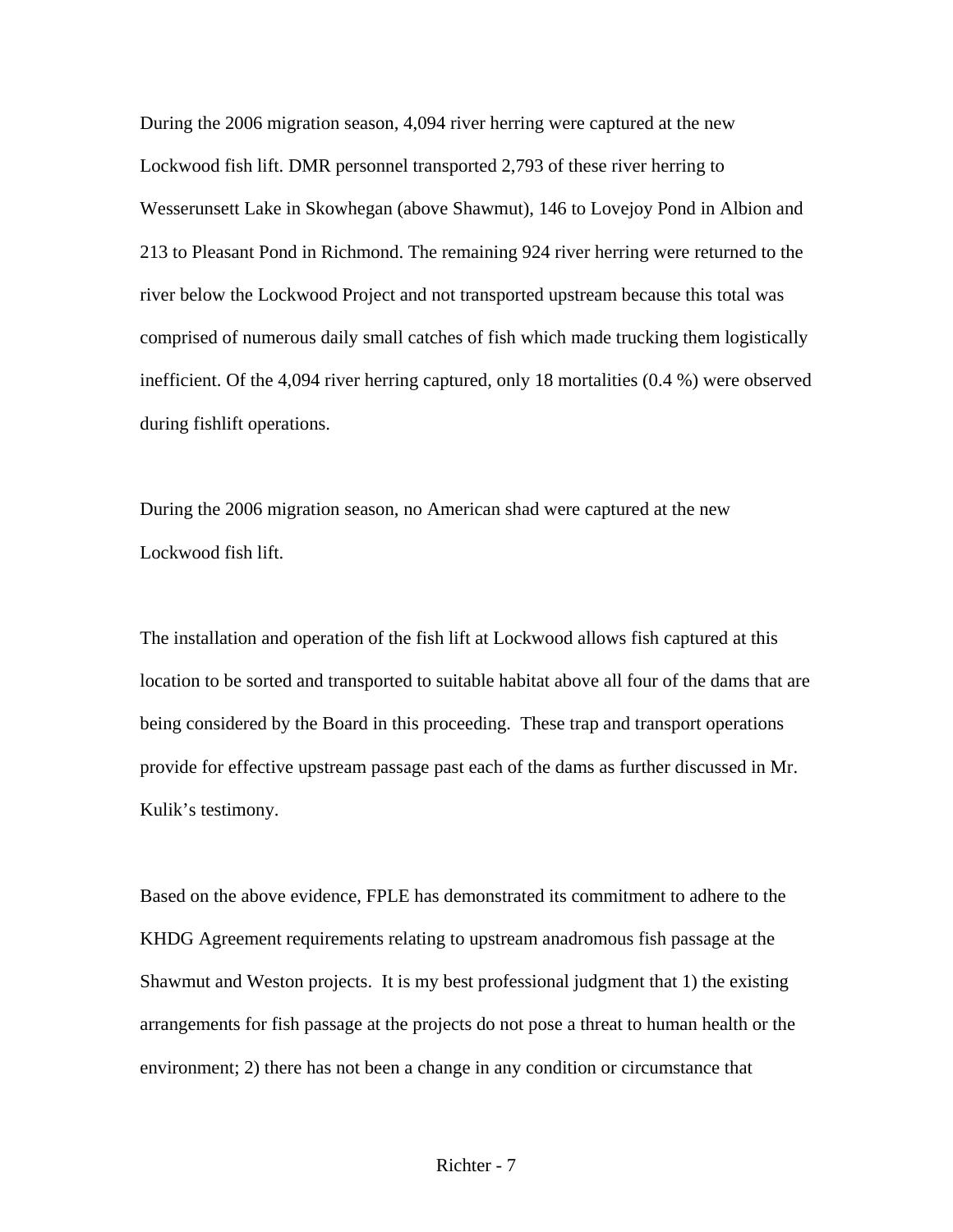warrants modification of the terms of the certification; and, 3) licensees have not violated any laws administered by the Department.

# **IMPLEMENTATION OF DOWNSTREAM ANADROMOUS FISH PASSAGE MEASURES AT THE WESTON, SHAWMUT AND LOCKWOOD PROJECTS**

The 1998 KHDG Agreement calls for "permanent" downstream anadromous fish passage facilities to be installed coincident with the installation of permanent upstream anadromous fish passage facilities. As noted previously, these permanent downstream facilities are scheduled to be installed no sooner than 2010, 2012, and 2014 for the Lockwood, Shawmut, and Weston projects, respectively. In the meantime, the Agreement calls for "interim" downstream passage measures to be provided by using existing facilities until such permanent facilities are installed. Construction of new diversionary structures to achieve downstream passage, such as those suggested by petitioners, is specifically not required under the Agreement. "Interim" passage facilities may become "permanent" passage facilities if they are demonstrated to be effective.

The Agreement calls for the project owners to consult with state and federal fisheries resource agencies to develop plans for interim downstream passage measures to avoid significant injuries or mortalities on downstream migrating fish. The Agreement also calls for conducting fish passage effectiveness studies in consultation with these resource agencies prior to the date by which permanent downstream passage facilities are to be operational.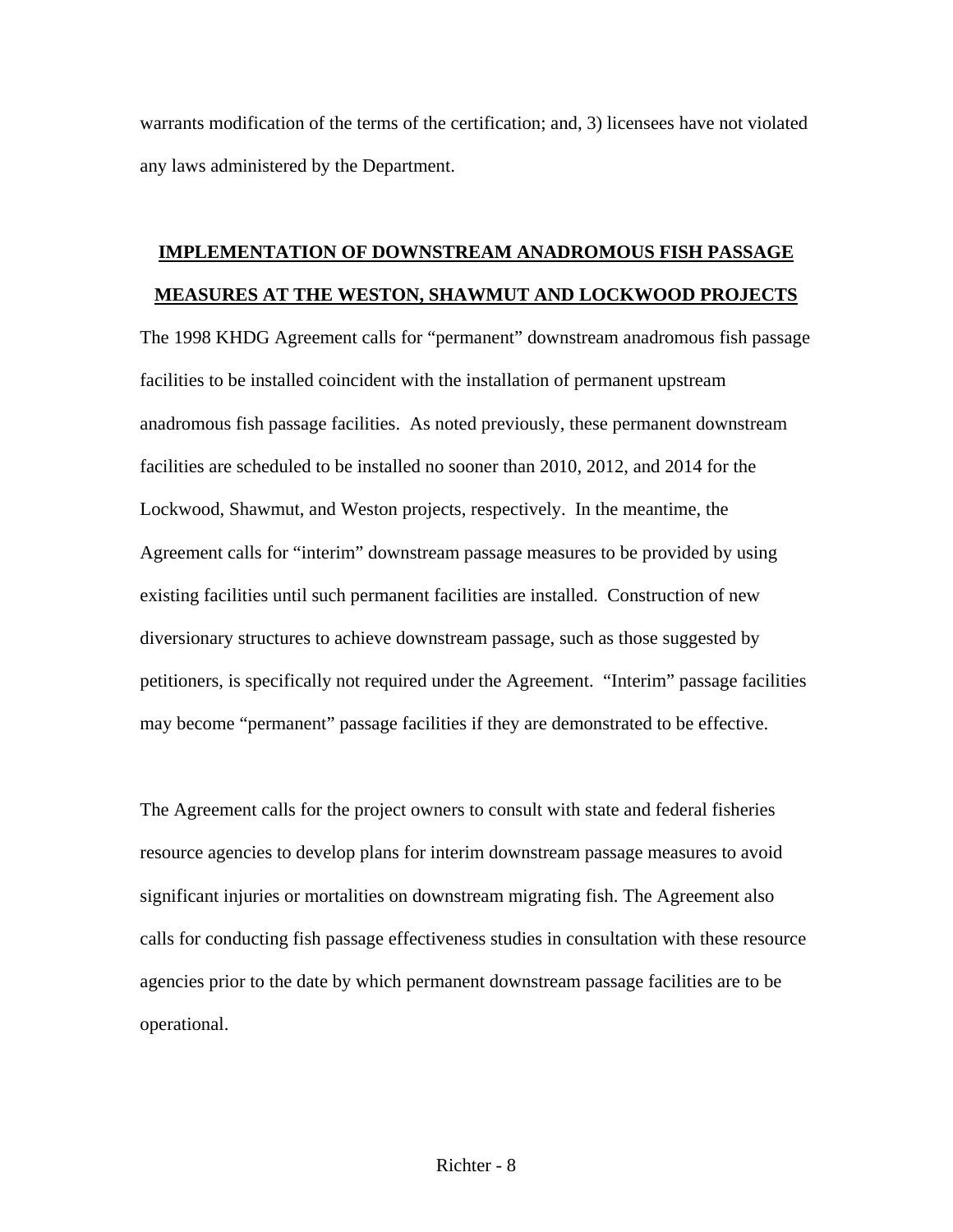Since 2000, FPLE has opened various bypass gates at the Shawmut and Lockwood projects to provide downstream passage for adult and juvenile river herring and juvenile shad.<sup>[4](#page-10-0)</sup> During 2000-2005 these fish were the only anadromous fish stocked above these projects. During this time, FPLE conducted visual observations of juvenile and adult passage at these two projects. The results of these observations were included in the annual Kennebec River Fish Restoration Progress reports that are submitted annually to the resource agencies and FERC. Based on the visual observations, it was determined that juvenile river herring and shad appear to be passing the project with no significant injury or mortalities. Very few adult river herring were observed so no specific conclusions regarding downstream passage can be reached.

Beginning in 2003 and continuing on an annual basis, the MASC has been experimenting with salmon egg stocking via in-stream incubation structures in the Sandy River above the projects. The purpose of this experiment is to test in-stream incubation as a potential method for Atlantic salmon restoration. Also, in 2006, Atlantic salmon from the Lockwood fish lift were stocked for the first time above the Weston Project. Beginning in 2006, FPLE provided interim downstream passage at Weston, Shawmut and Lockwood via surface spill gates for these Atlantic salmon and for salmon smolts produced by the egg stocking. In addition, there were additional spillage at all three dams due to high river flows which salmon could have used for downstream passage. During the fall 2006 Atlantic salmon migration season, neither FPLE nor MASC personnel received any

<span id="page-10-0"></span><sup>&</sup>lt;sup>4</sup> Similar measures were not required at Weston since no stocking of these species has occurred upstream of the Weston dam.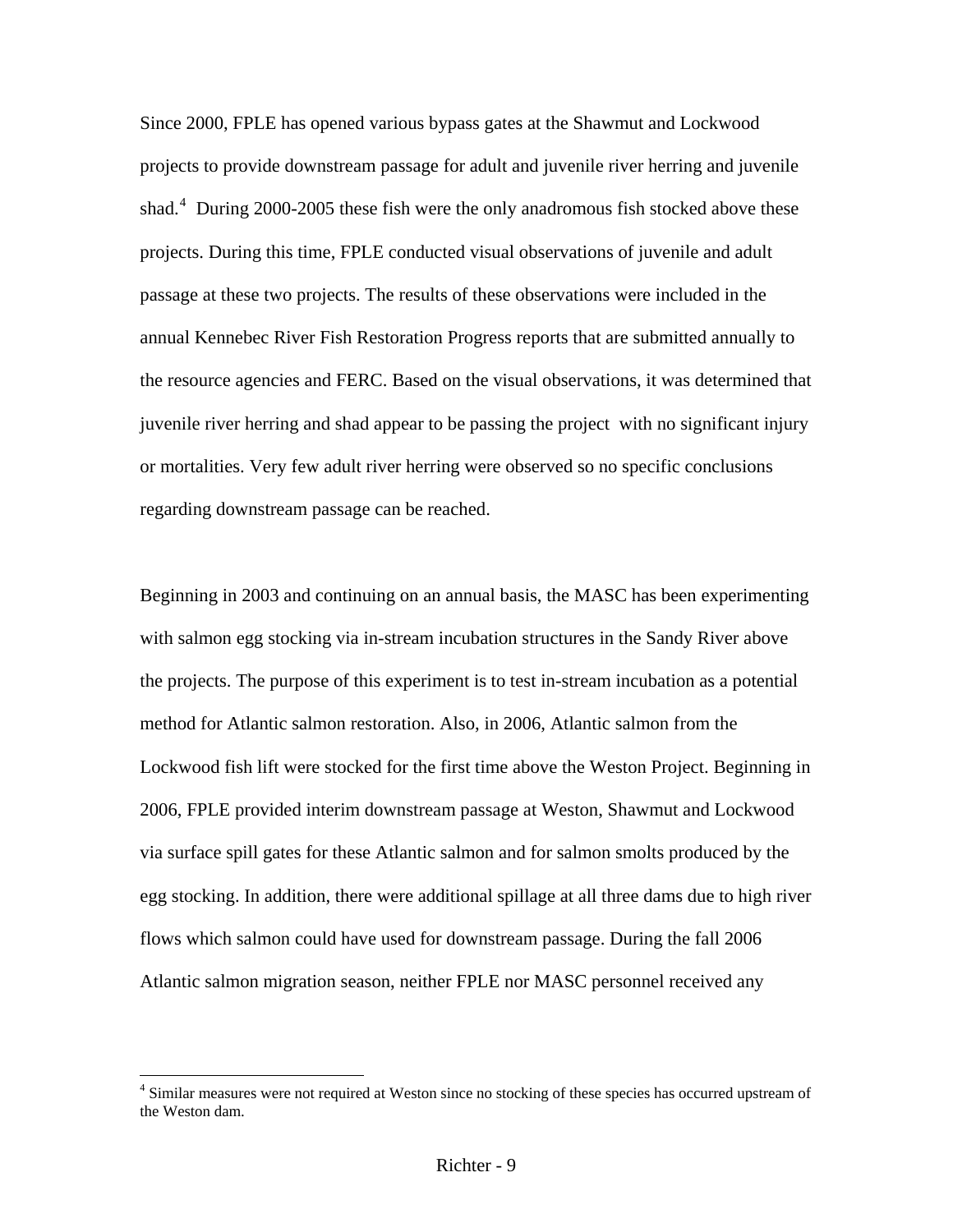information of post-spawned Atlantic salmon mortalities at any of the three projects or at any locations on the Kennebec River.

After consultation with the resource agencies, on September 6, 2005, FPLE filed with FERC an interim downstream fish passage plan for the Lockwood Project. This plan included the results of the 2000-2005 visual observations regarding juvenile river herring and shad passage at Lockwood and Shawmut. The plan also included a proposed downstream passage radio telemetry study plan for adult river herring, Atlantic salmon, American shad and salmon smolts at Lockwood in 2007. This plan was prepared in anticipation of permanent downstream passage measures as may be required by the Agreement (to be installed no earlier than 2010). The plan calls for FPLE to conduct a comprehensive downstream radio telemetry study in 2007 to determine the effectiveness of various downstream passage routes at the Lockwood Project for adult American shad, river herring, Atlantic salmon and Atlantic salmon smolts. Similar studies will be conducted at the Shawmut and Weston Projects in consultation with resource agencies after completion of the Lockwood studies. FERC approved the Lockwood plan on March 8, 2006. FPLE plans to implement this study during the 2007 migration season.

Based on the above evidence, FPLE has demonstrated its ongoing commitment to adhere to the KHDG Agreement requirements relating to downstream anadromous fish passage at the Weston, Shawmut and Lockwood projects. It is my best professional judgment that 1) the existing arrangements for fish passage at the projects do not pose a threat to human health or the environment; 2) there has not been a change in any condition or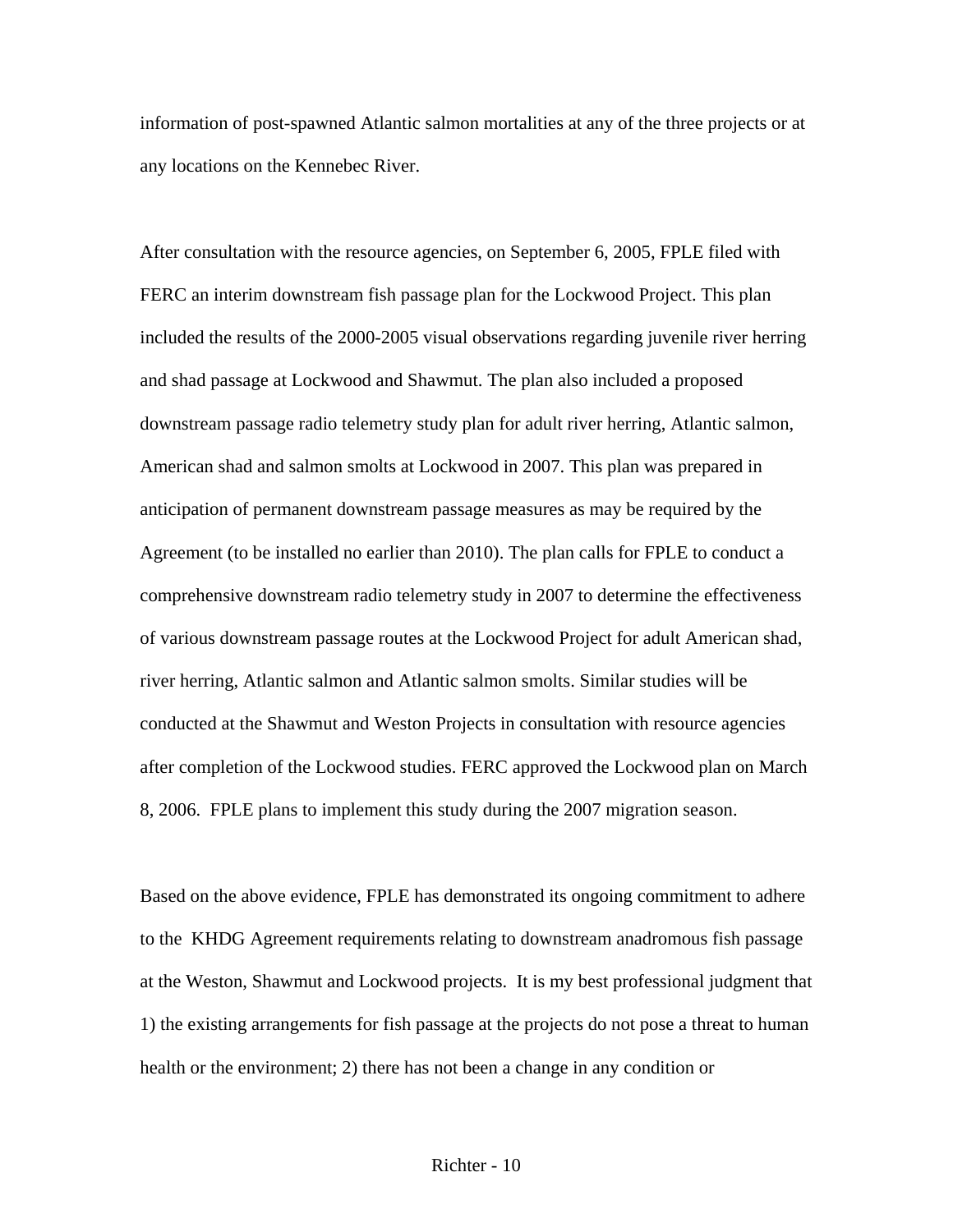circumstance that warrants modification of the terms of the certification; and, 3) licensees not violated any laws administered by the Department.

# **IMPLEMENTATION OF DOWNSTREAM EEL PASSAGE MEASURES FOR THE WESTON, SHAWMUT AND LOCKWOOD PROJECTS**

The 1998 KHDG Agreement has a stand-alone section that collectively addresses eel passage for the seven projects covered under the Agreement. The Agreement specifies a collaborative process for the dam owners to work with DMR to determine appropriate eel passage measures for each project. Provisions are also provided for the dam owners and DMR to consult with the National Marine Fisheries Service (NMFS) and the U.S. Fish and Wildlife Service (USFWS) on a three-year research project on eel passage measures. This research project was to be supervised and funded by DMR. Ultimately, if consensus is not reached on appropriate eel passage measures for the projects, then the Agreement provides an opportunity for the parties to petition FERC to seek to insert appropriate terms and conditions into the FERC license.

Based on several years of observation of eel upstream migration patterns, consensus was reached by the parties regarding the appropriate location for upstream eel passage facilities at the Lockwood, Shawmut and Weston projects. These seasonal facilities have been approved by resource agencies and will be installed at Lockwood in 2007 and have been installed at Shawmut and Weston since 2004 and 200[5](#page-12-0) respectively.<sup>5</sup>

<span id="page-12-0"></span><sup>&</sup>lt;sup>5</sup> These upstream eel passage facilities are not subject of this proceeding because they have been completed. Thousands of juvenile eels have been observed migrating upstream past these projects in the last few years.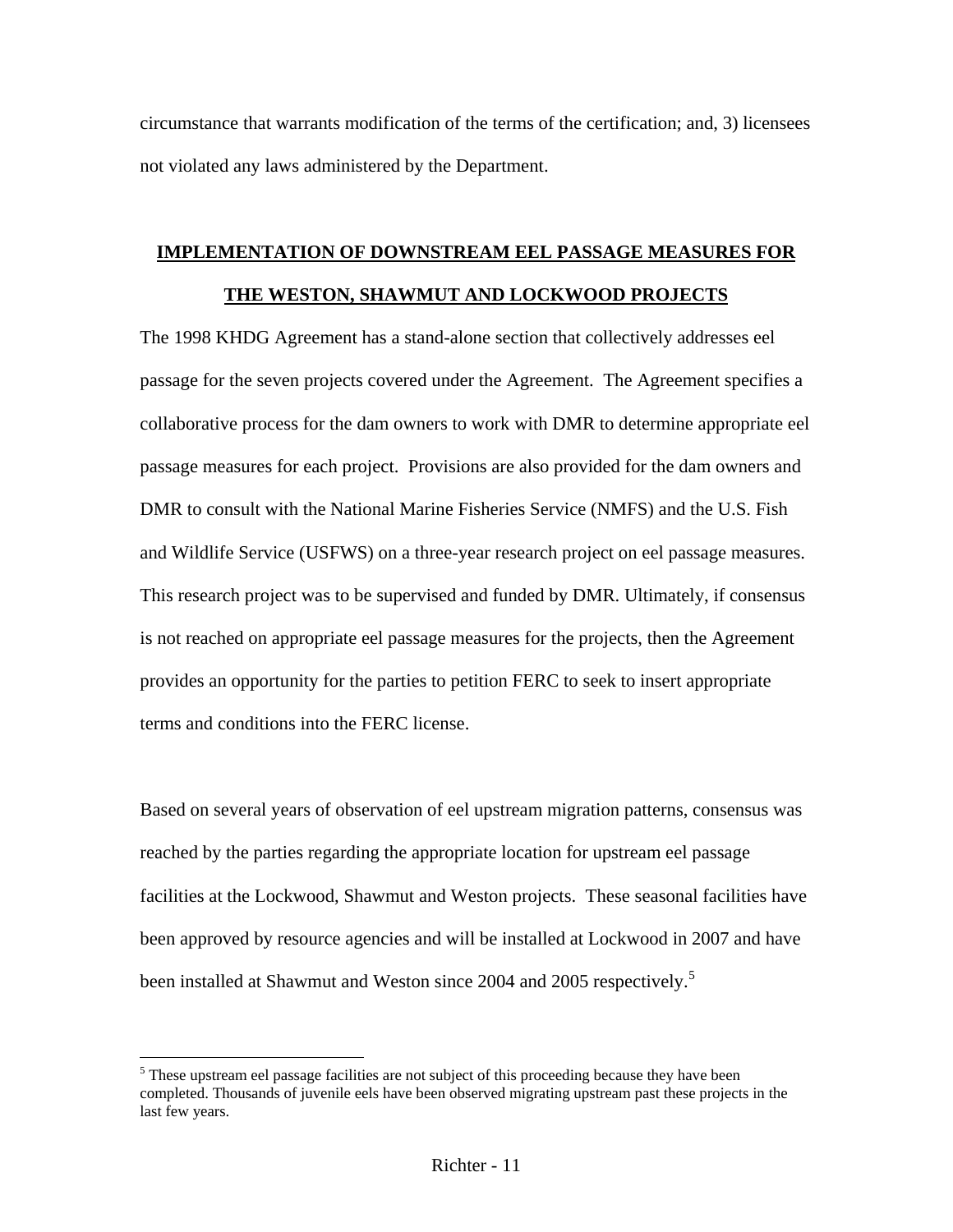Downstream eel passage studies were conducted by DMR on the Sebasticook River at the Benton Falls and Fort Halifax projects in 2000 and 2001, respectively. The Benton falls studies indicated that the eels migrated downstream past the project via the turbines, the downstream fish bypass gate and the spillway. The results of the Fort Halifax studies were not conclusive because the turbines were not operating due to abnormally low river flow conditions. The Fort Halifax studies indicated that the eels migrated past the project via a spill gate or the downstream fish bypass gate.

In 2002, with assistance from FPLE, DMR conducted a small scale $^6$  $^6$  downstream eel passage pilot study at the Lockwood. The results of this study were inconclusive due to the limited numbers of test eels used. However, the study did provide some information, including that one eel passed via a surface spill gate, two eels passed via the turbines, and two eels had unconfirmed passage routes. Of this total, three eels were presumed to be alive after passage as they were subsequently detected on several dates in various locations below the project. One of the eels that passed via the turbines was detected in a pool east of the powerhouse and did not continue migrating so was presumed injured or dead. Another eel that passed via the turbines was detected once along the east shore of Ticonic Bay but its ultimate status was unconfirmed.

In 2003 and 2004, with assistance from FPLE, DMR attempted a more comprehensive study at Lockwood but high river flows and lack of test eels resulted in the cancellation of these studies. However, in response to concerns raised at the Benton Falls facility, FPLE initiated additional eel observations in the tailraces of Lockwood, Shawmut and

<span id="page-13-0"></span><sup>&</sup>lt;sup>6</sup> The sample size consisted of five eels.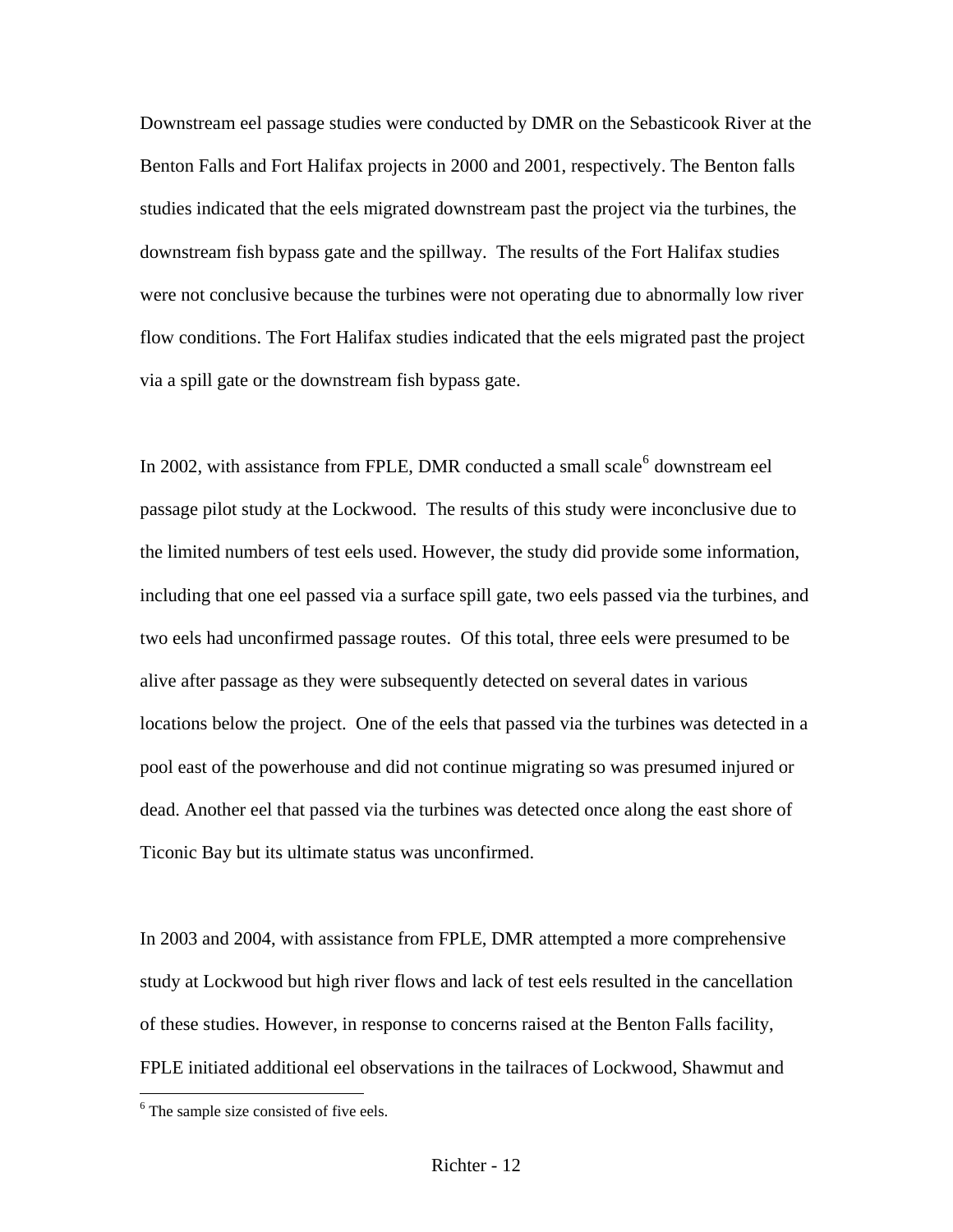Weston in 2004 to see if there were any issues with downstream eel passage mortality at these sites.

Specifically, FPLE began a program in 2004 of systematic searches for dead and injured eels in the tailrace of each project. The program started by conducting periodic checks of the tailraces during the 2004 fall migration season with observations done by wading in certain areas of the tailraces. Information from these sampling episodes helped to identify areas where dead and injured eels collected (or may likely collect) in each of the tailraces and focused efforts and sampling techniques in 2005 and 2006. In 2005, observations were conducted in the morning generally on a daily basis from late August until mid-November at Lockwood and Shawmut and about three times per week at Weston. The program was repeated in 2006. In addition, in 2006 FPLE experimented with using a canoe, as well as an under water camera and view tubes to access and observe areas that could not otherwise be accessed by wading.

The tailrace observation program does not produce an exact count of the dead and injured eels because not all areas of the tailraces can be observed safely due to water depth and velocity. However, it is my professional judgment that the program does provide meaningful data on the relative abundance and seasonal trend of dead and injured eels occurring at each project and this evidence indicates that significant mortality events (similar to those observed in the past on the Sebasticook River and Cobbosseecontee Stream) have not been observed at these projects.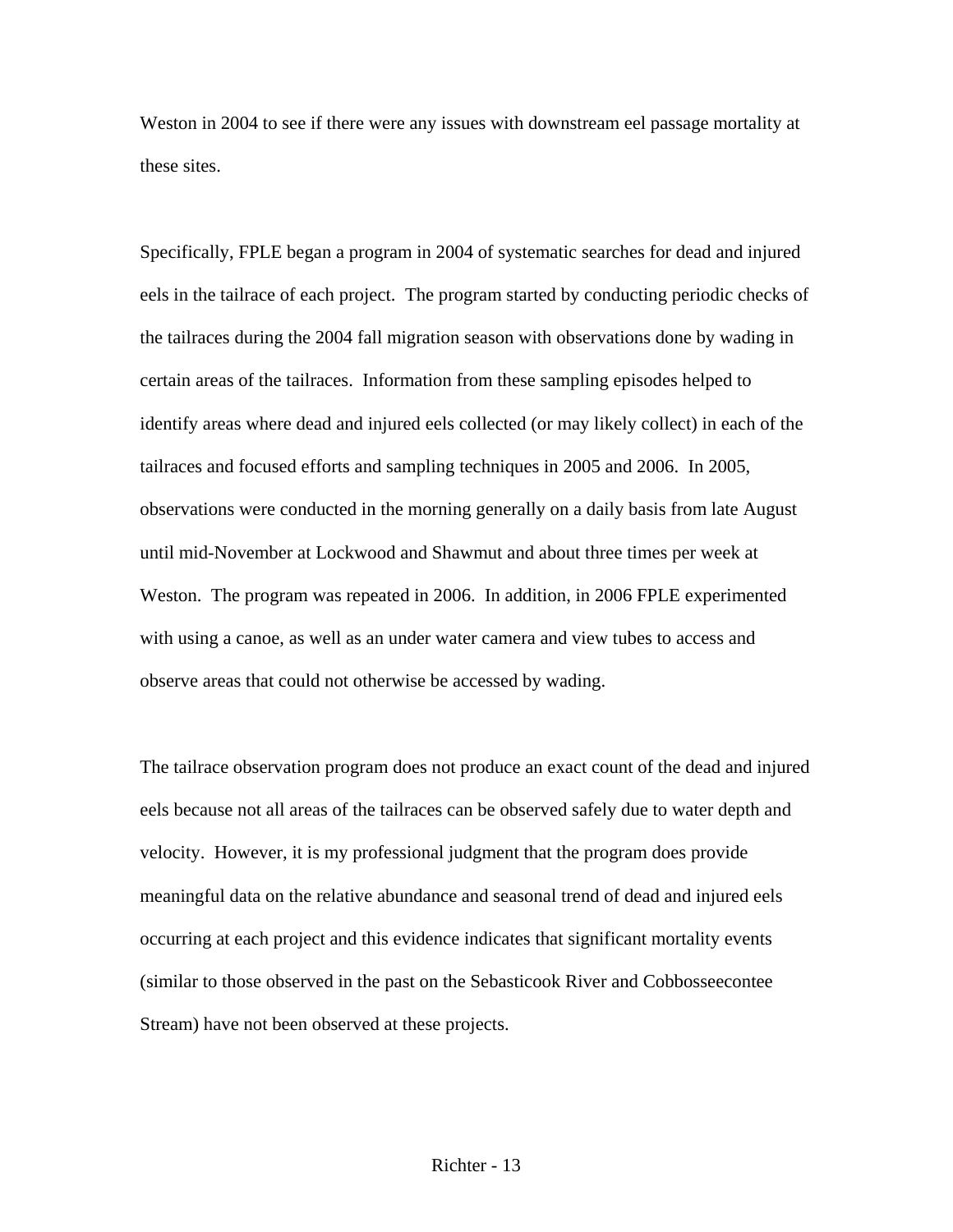During the 2004 downstream migration season, no eel mortalities were observed below the Weston Project, 15 eel mortalities were observed below the Shawmut Project, and 5 eel mortalities were observed below the Lockwood Project.

In 2005, no eel mortalities were observed below the Weston Project, 27 eel mortalities were observed below the Shawmut Project and one eel mortality was observed below the Lockwood Project.

In 2006, no eel mortalities were observed below the Weston Project, 38 eel mortalities were observed below the Shawmut Project, and no eel mortalities were observed below the Lockwood Project.

Based on this evidence, significant eel injuries or mortalities from downstream passage at the Lockwood, Shawmut or Weston sites have not been observed.<sup>[7](#page-15-0)</sup> Even so, in 2006, FPLE developed additional plans in consultation with DMR, NMFS and USFWS to further quantify downstream eel passage effectiveness at the Lockwood, Shawmut and Weston projects. These plans were filed with the DEP and FERC on January 12, 2007. These detailed radio telemetry studies will be conducted at Lockwood and Shawmut in 2007 and at Weston in 2008 in order to obtain more quantitative data on eel migration routes and passage efficiencies at the projects. Approximately 30-50 eels will be collected, tagged and movements observed over multiple tests at each site. Approximately 13 separate monitoring locations will be established at Lockwood

<span id="page-15-0"></span><sup>&</sup>lt;sup>7</sup> DMR and DIFW fishing regulations allow up to 50 eels to be taken per person throughout the year. An unlimited number of eels can be taken each day by persons possessing an eel harvester license.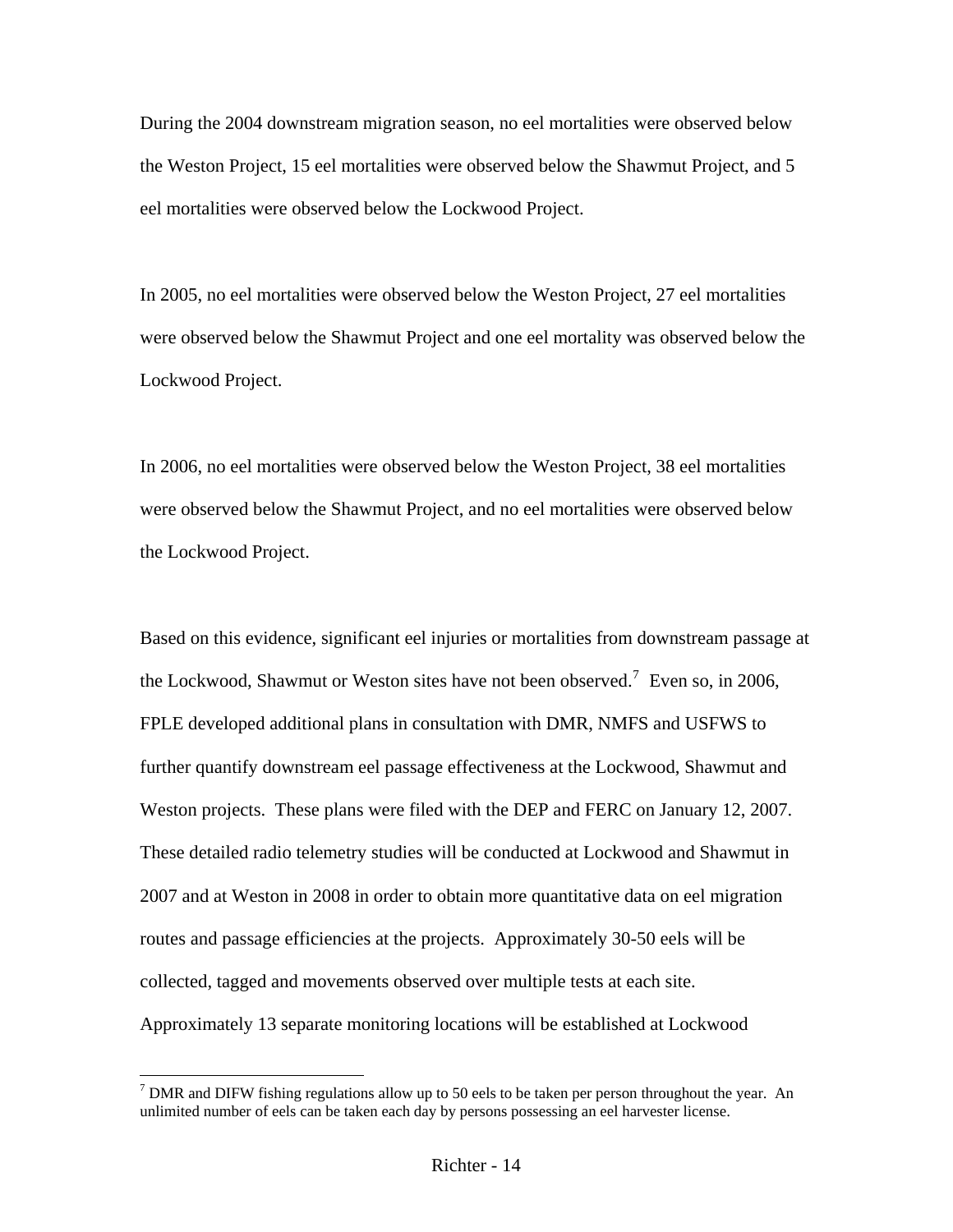upstream and downstream of possible eel passage routes. For Shawmut and Weston, 14 and 10 locations will be monitored, respectively.

Results from the studies will provide additional information to see if current measures are effective, or if additional, cost-effective downstream eel passage measures are necessary for the projects. An additional year of study will be conducted at each site if results warrant it.

Based on the above information, FPLE has demonstrated its commitment to adhere to the KHDG Agreement requirements relating to downstream eel passage at the Lockwood, Shawmut and Weston projects. It is my best professional judgment that 1) the existing arrangements for eel passage at the projects do not pose a threat to human health or the environment; 2) there has not been a change in any condition or circumstance that warrants modification of the terms of the certification; and, 3) licensees have not violated any laws administered by the Department.

#### **CONCLUSION**

Based upon my intimate knowledge of the fish passage requirements for the Lockwood, Shawmut and Weston projects and based upon experience in overseeing the operation of the fish passage facilities and related studies at these facilities, it is my professional opinion that 1) these projects do not pose a threat to human health or the environment; 2) there has not been a change in any condition or circumstance that warrants modification of the terms of the certification; and, 3) they do not violate any laws administered by the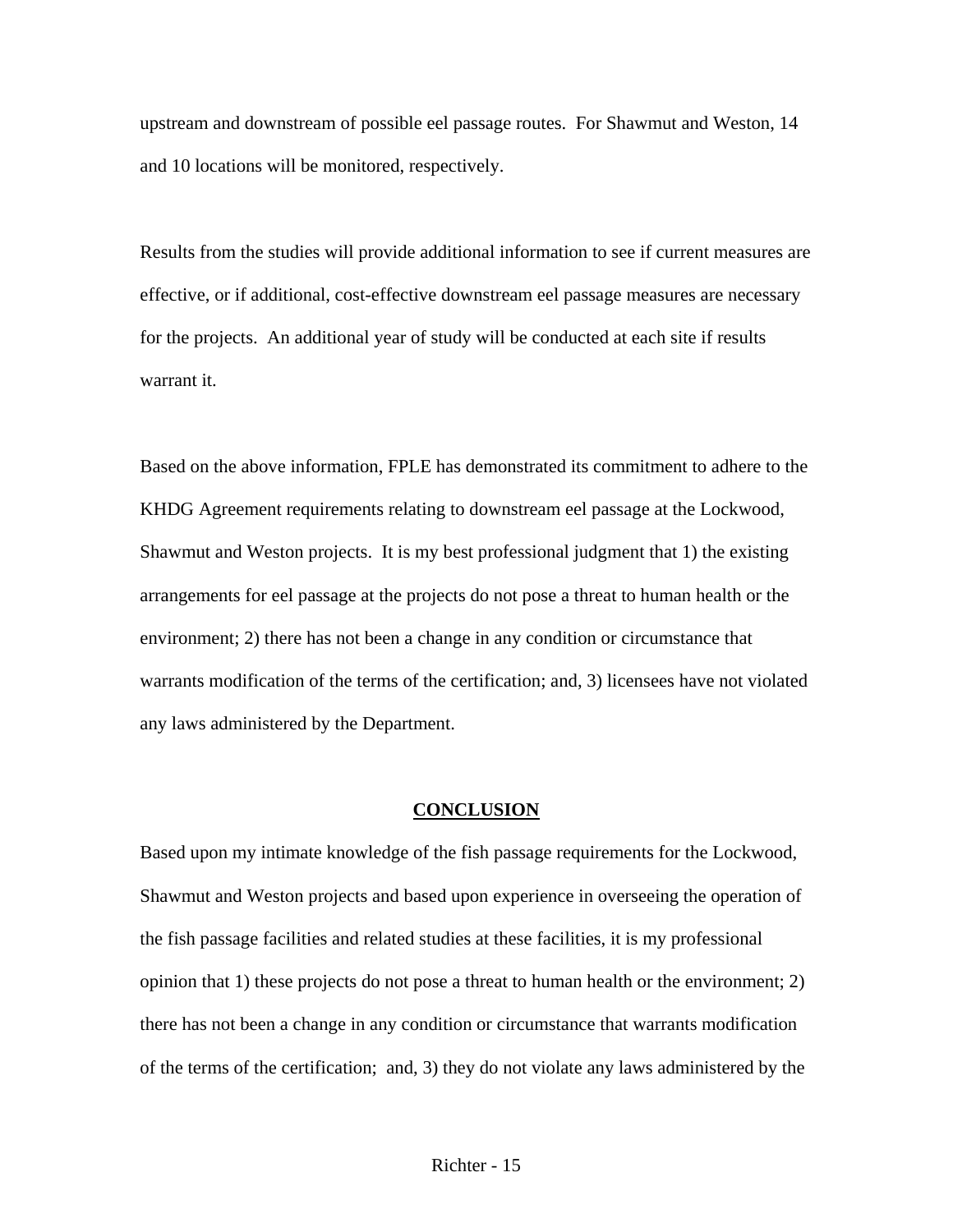Department. Therefore, the Board should deny petitioners' request to modify the water quality certifications for the projects.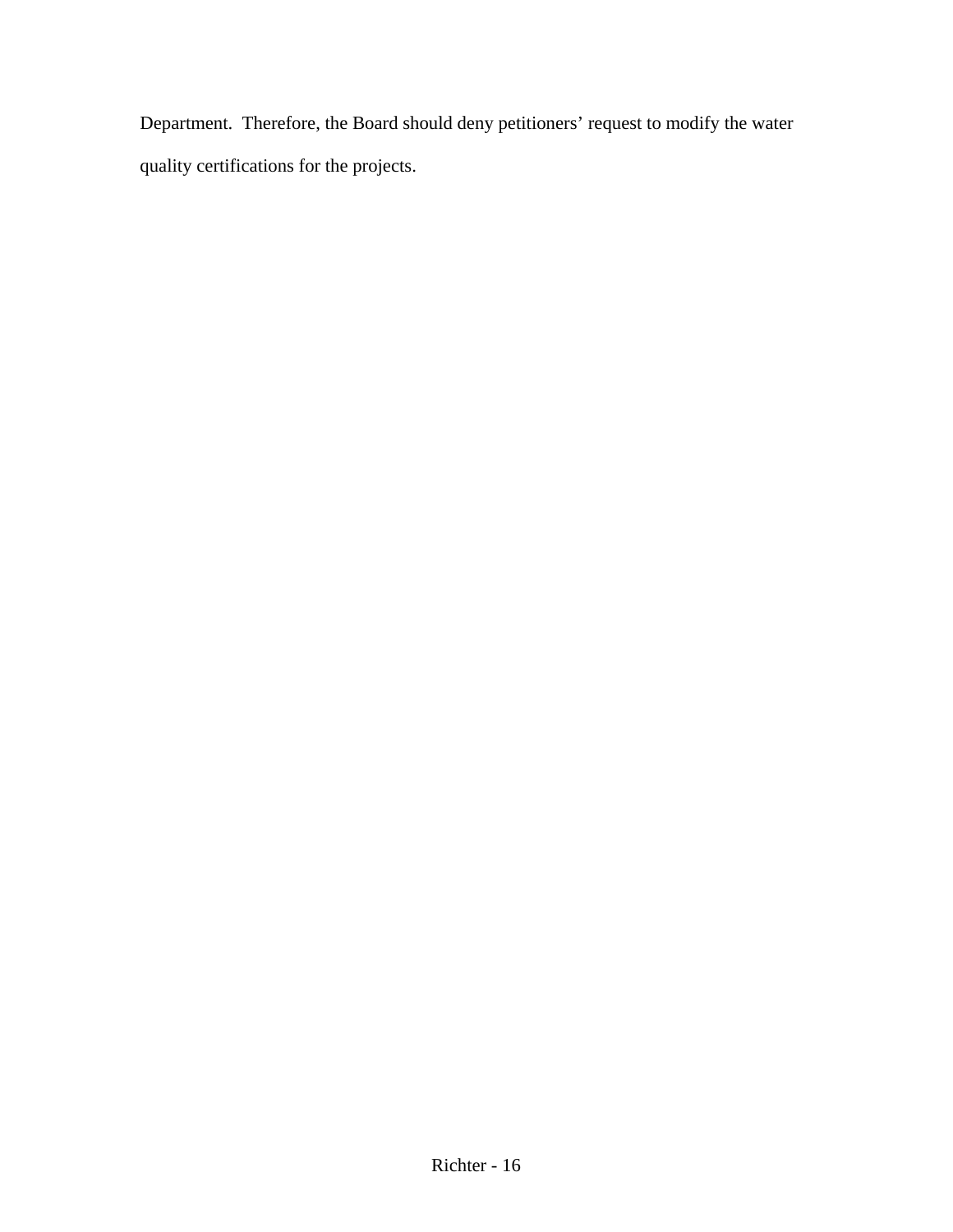Dated:  $1/11$ <u>' 57</u>

Robert C. Richter

### **STATE OF MAINE** COUNTY OF Kennebec

Personally appeared before me the above-named Robert C. Richter and made oath that the foregoing is true and accurate to the best of his knowledge and belief.

faway 11, 2001 Dated:  $\int$ 

Notary Public My Commission Expires:

DEBORAH L. FRANK Notary Dublic, Maine My Commission Expires August 27,2012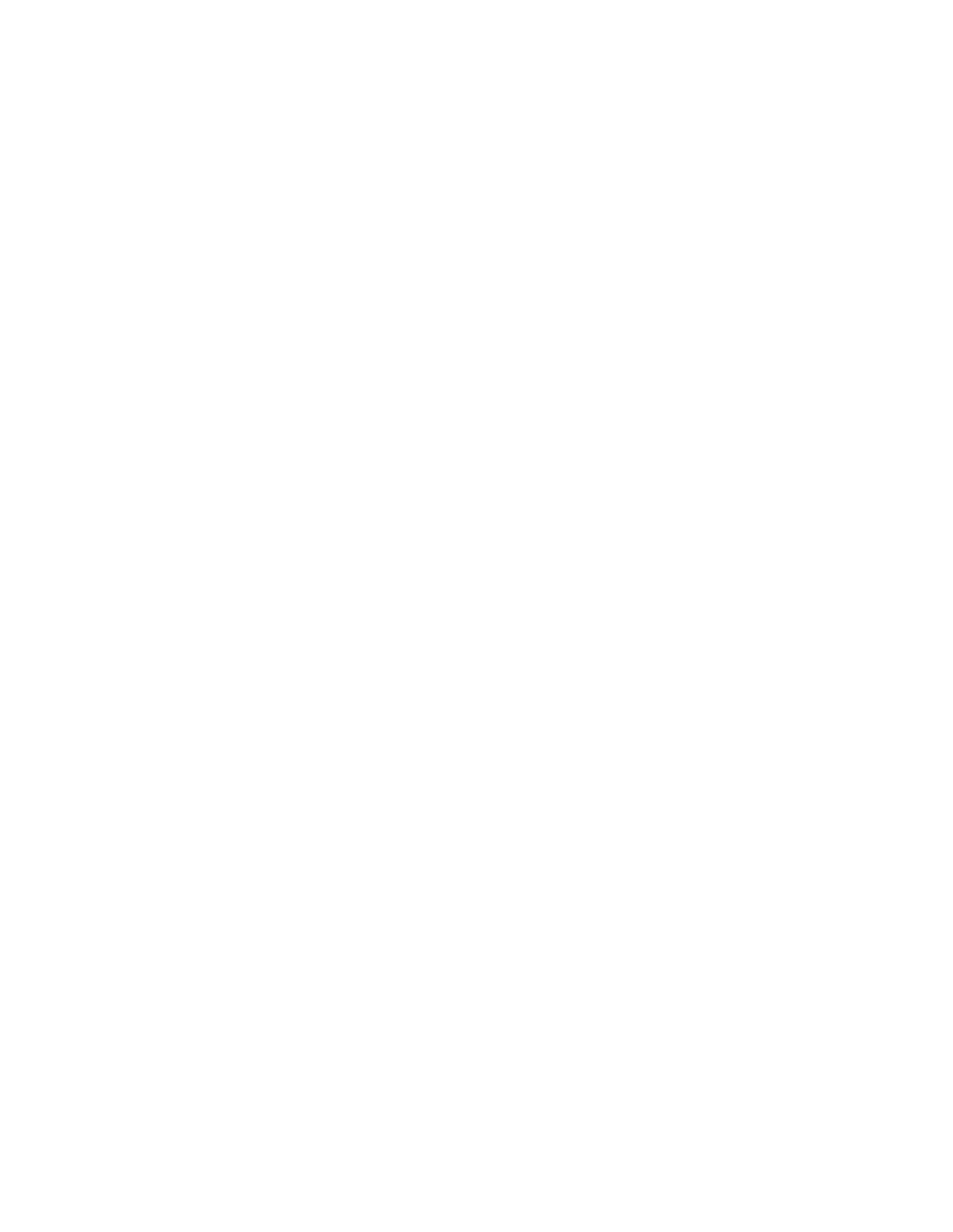Lockwood Project Aerial Photograph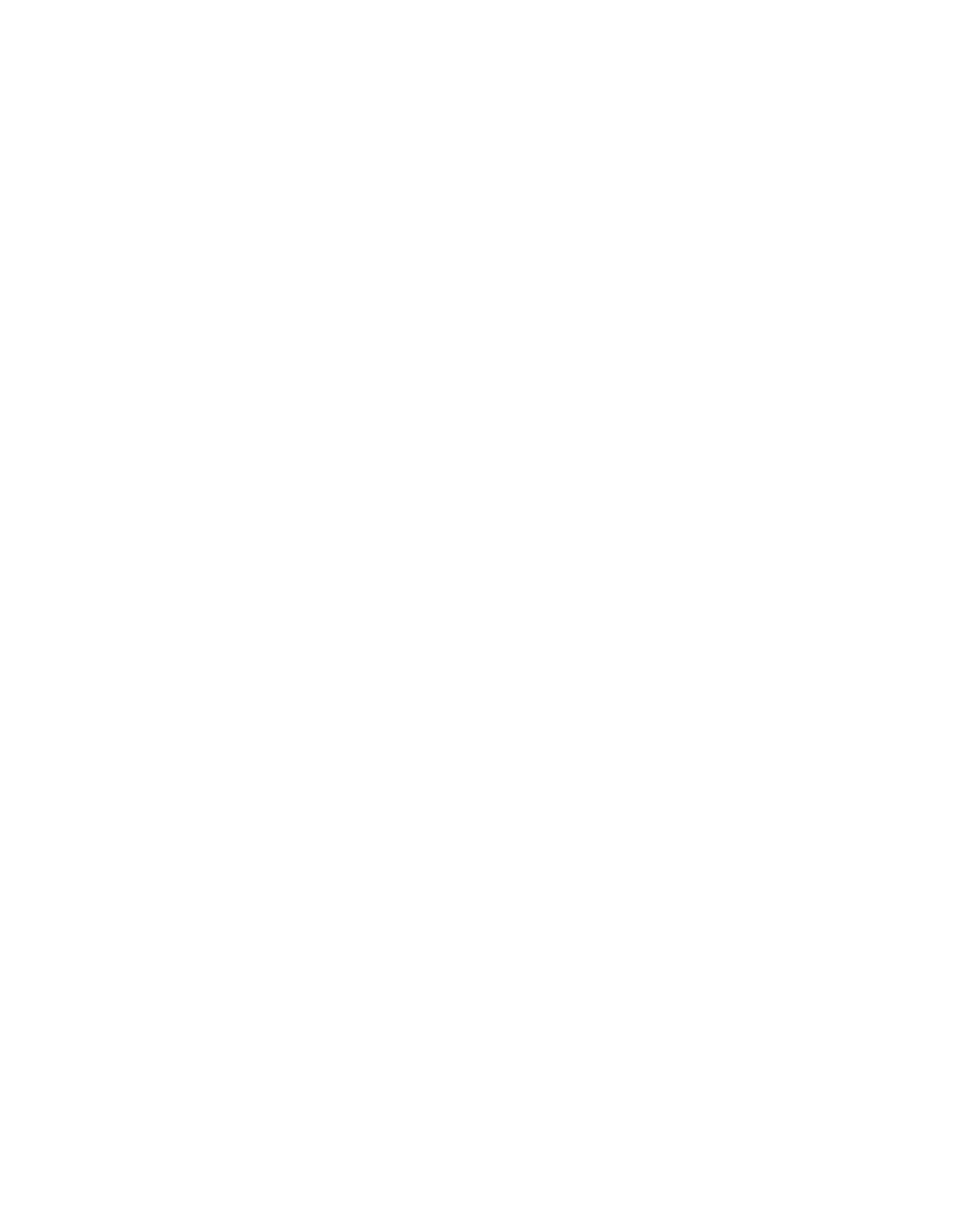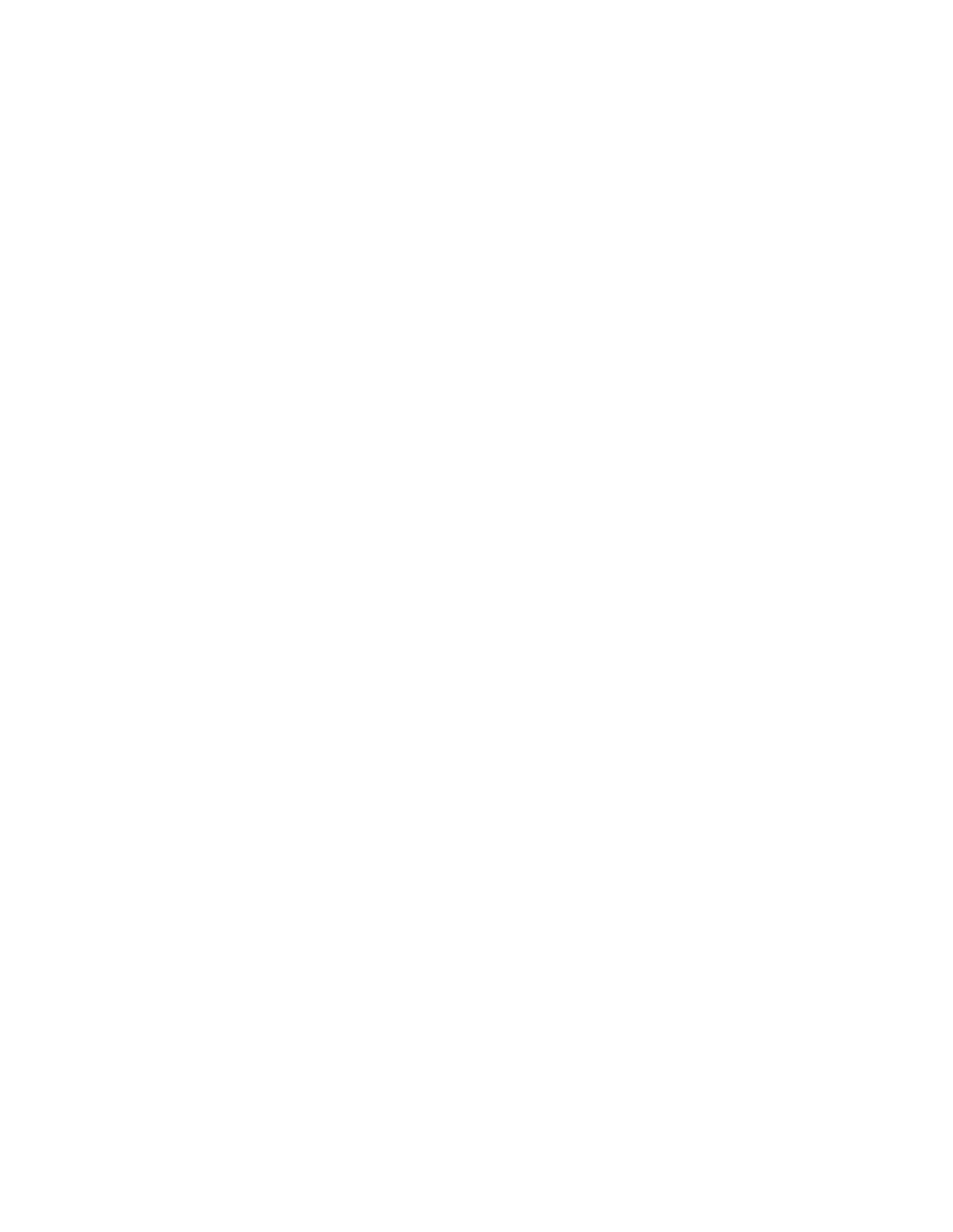Lockwood Project Site Plan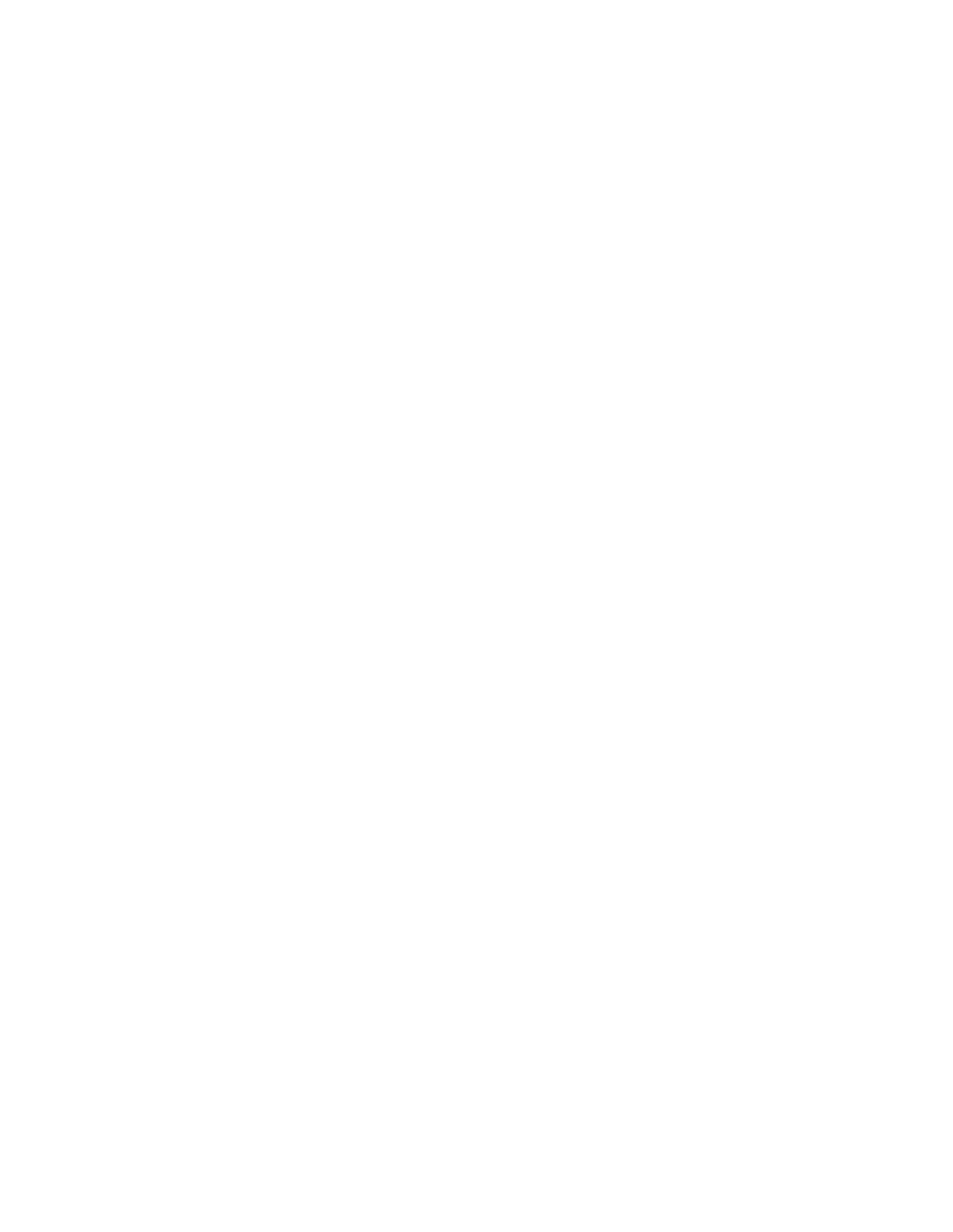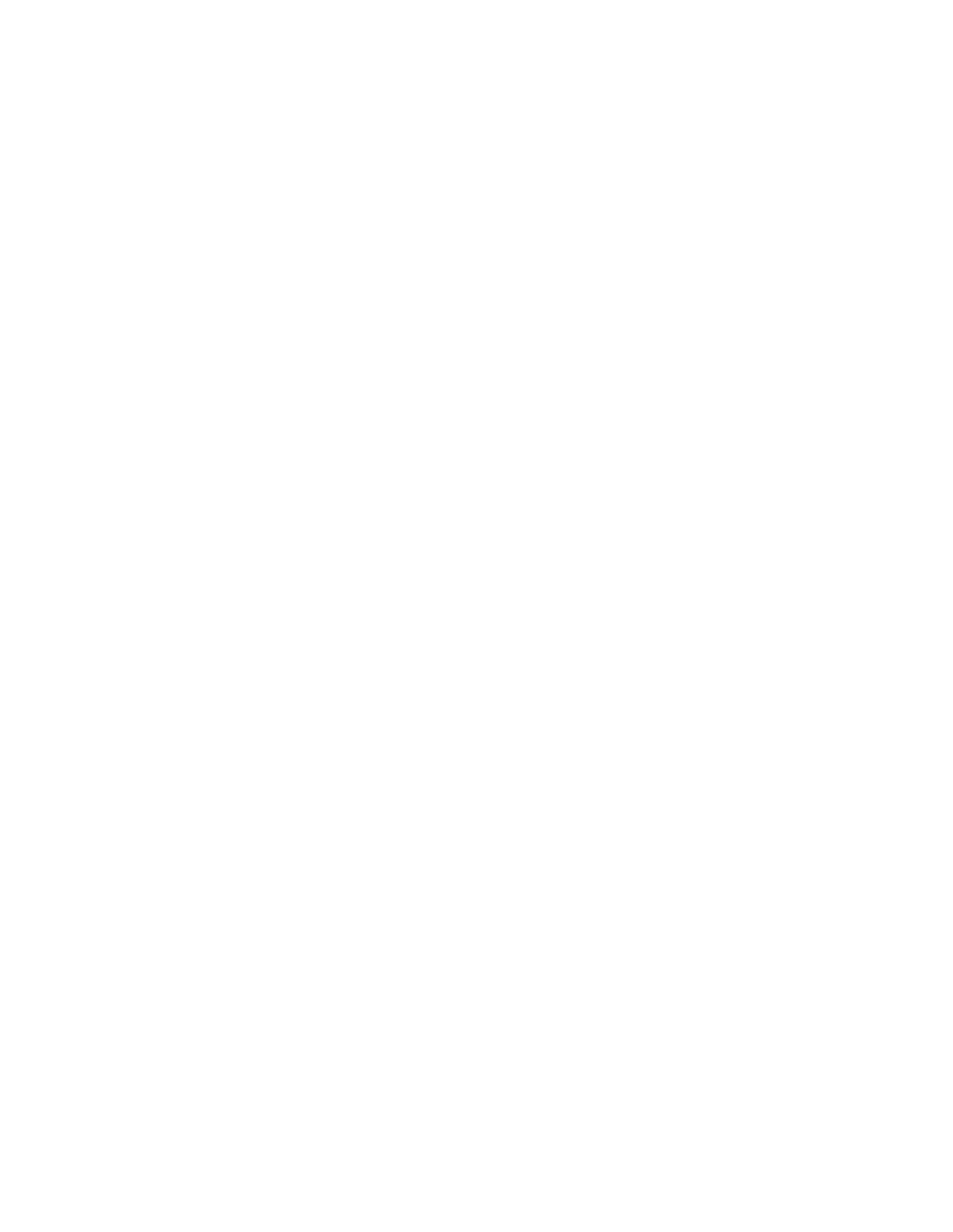Shawmut Project Aerial Photograph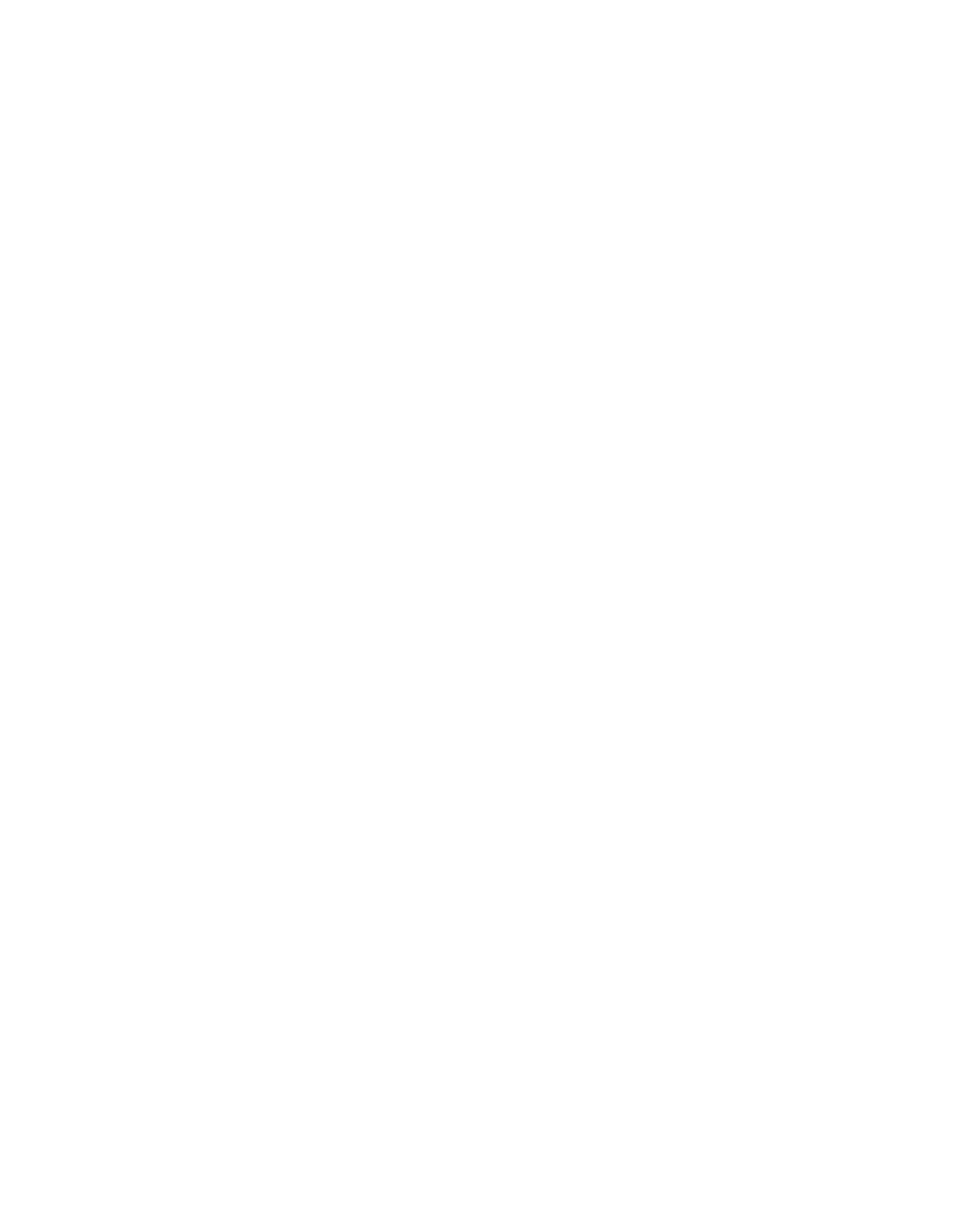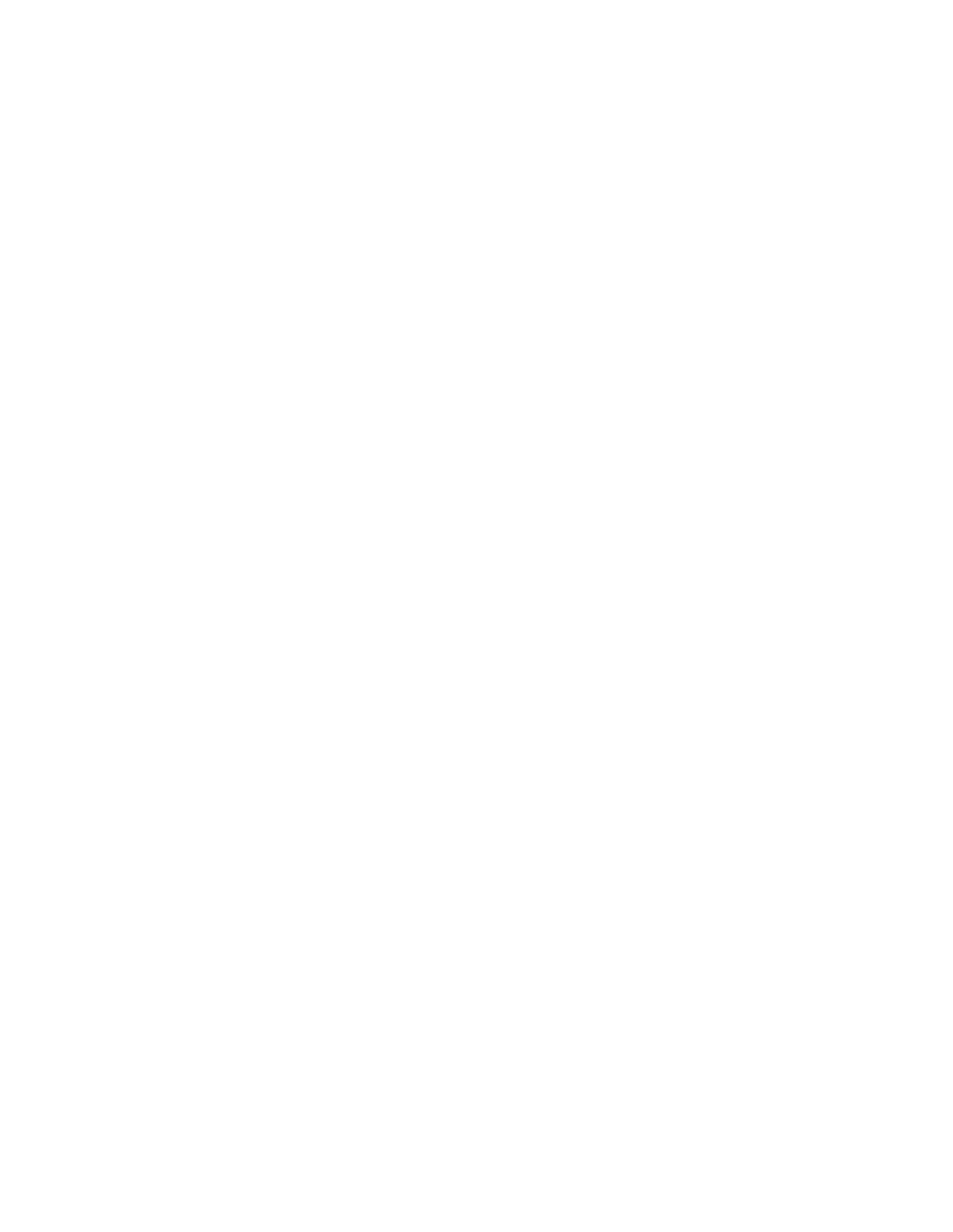Shawmut Project Site Plan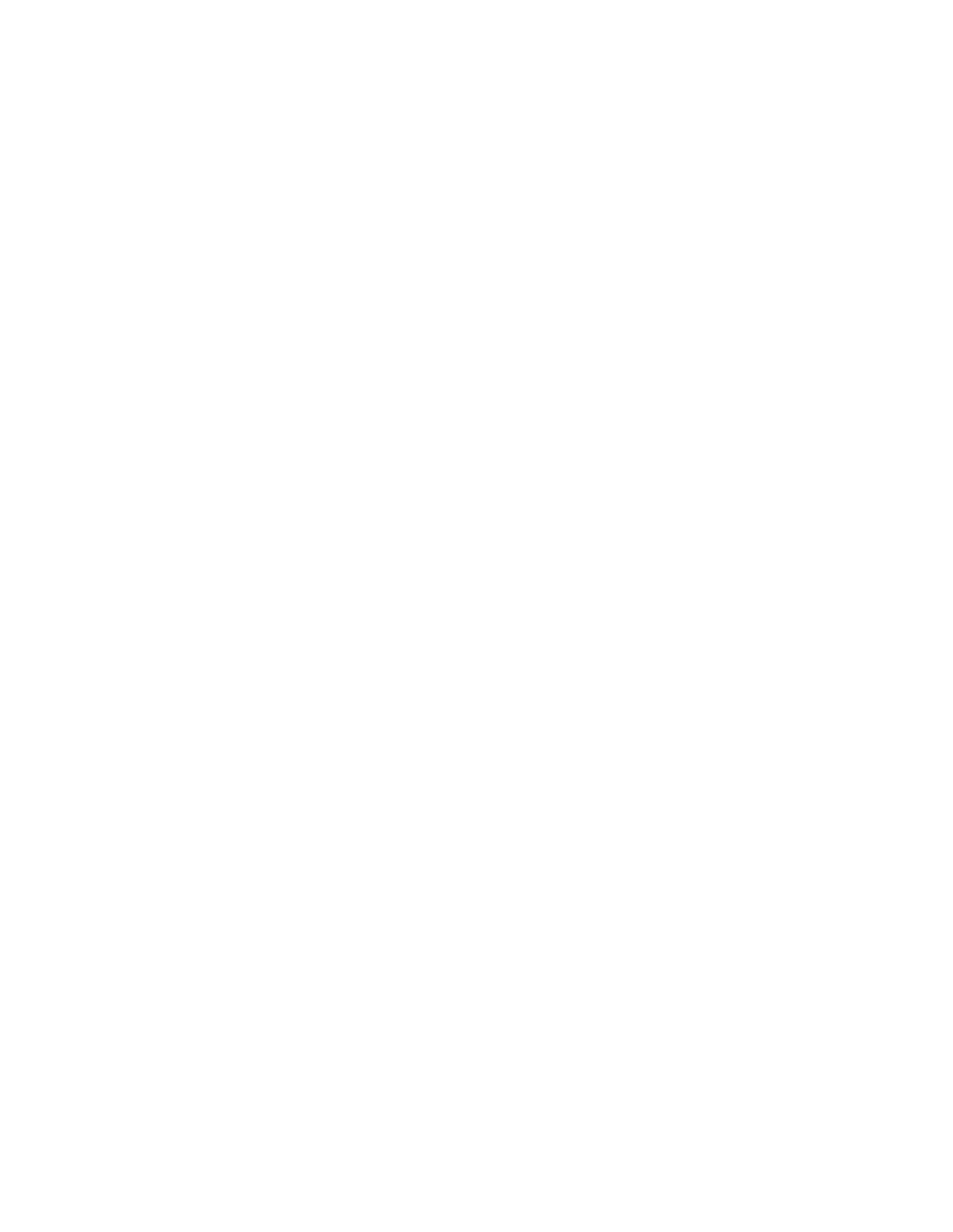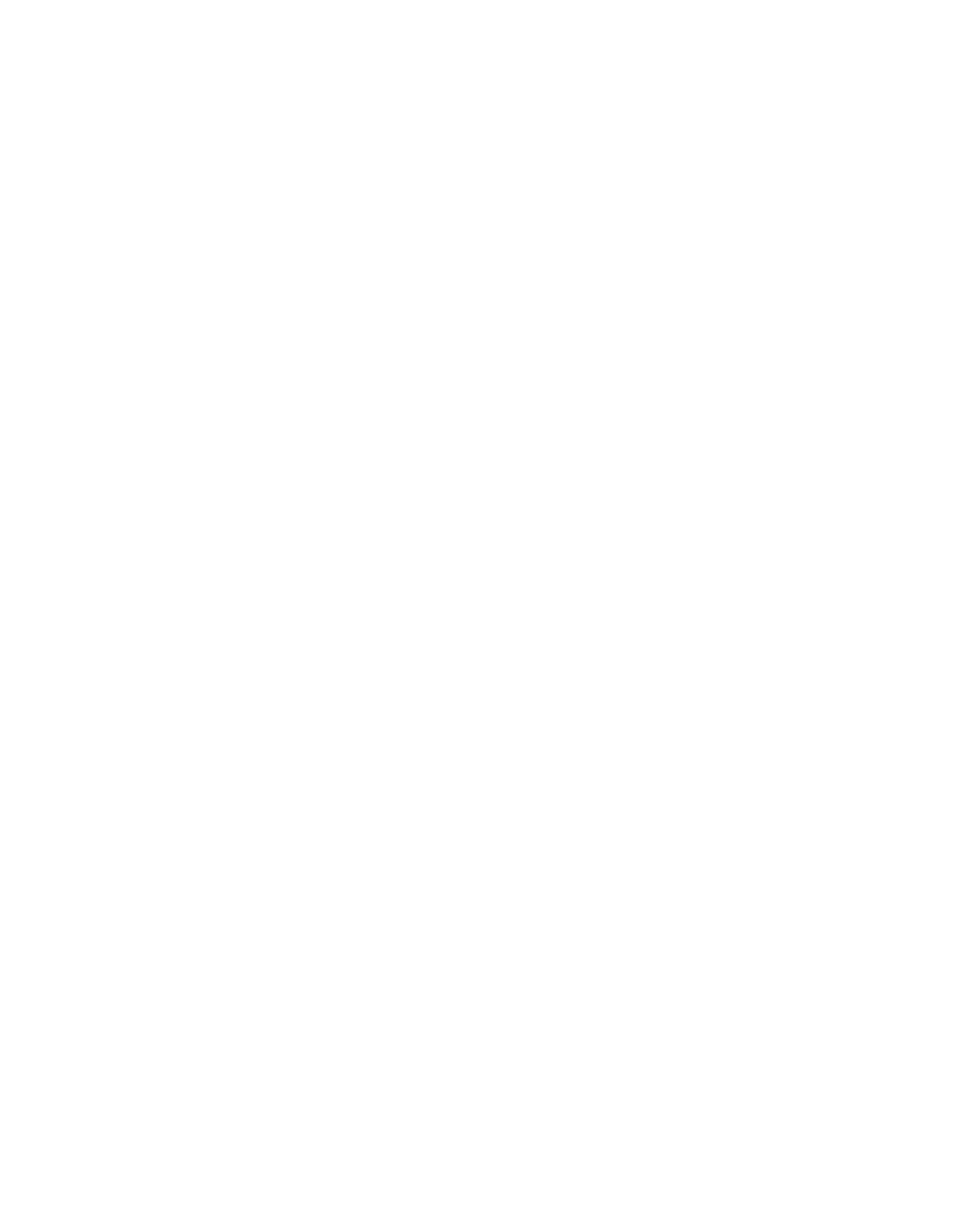Weston Project Aerial Photograph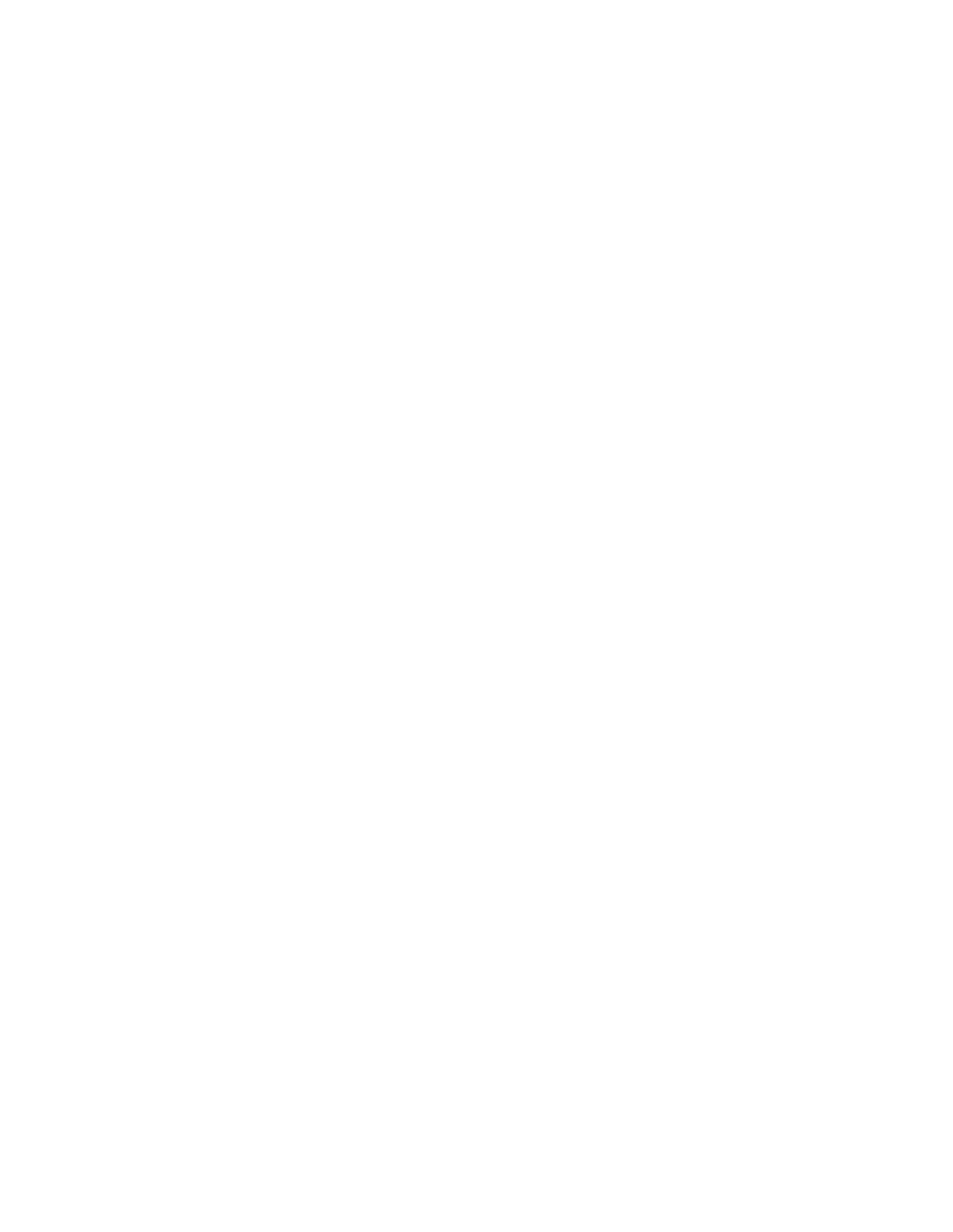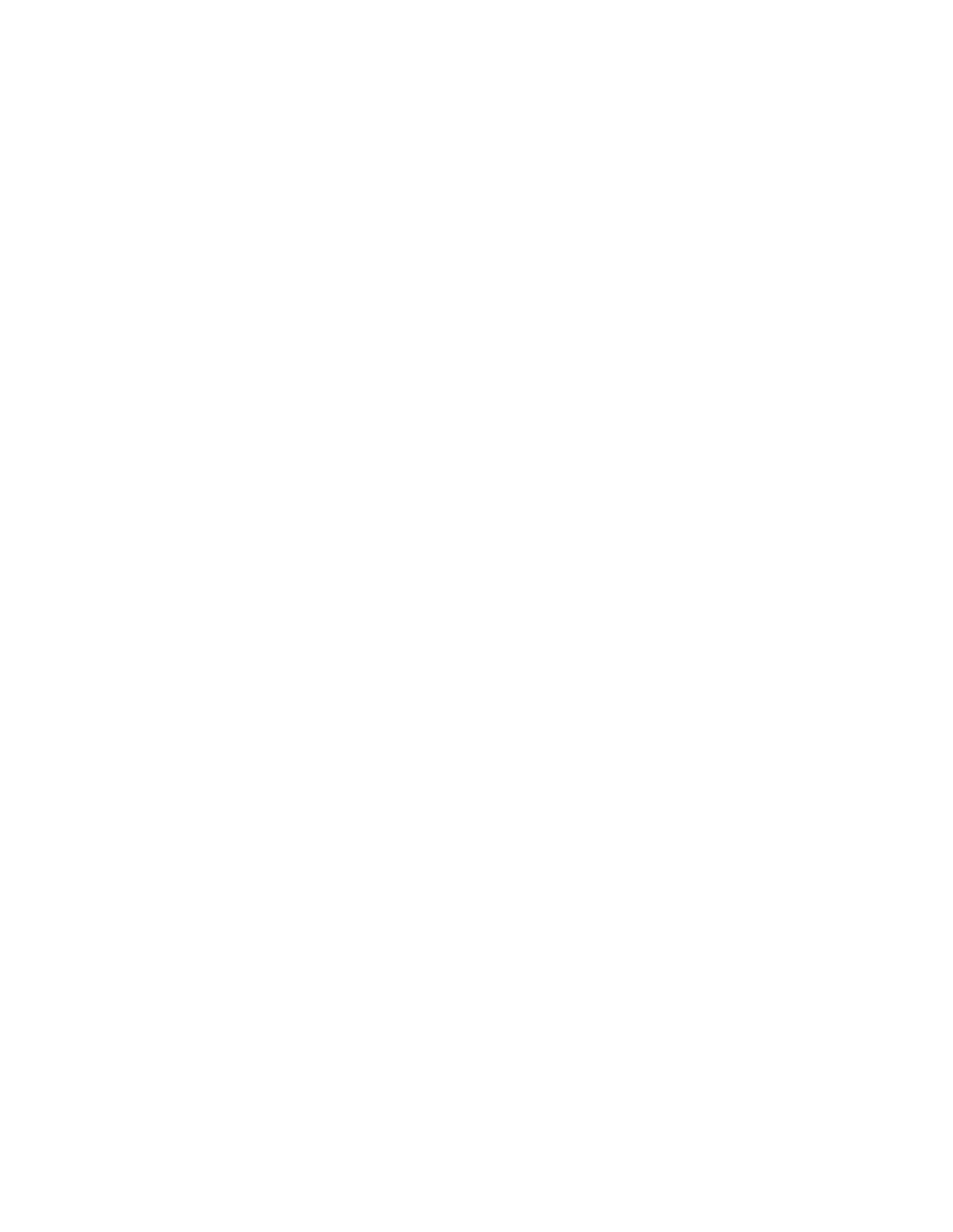Weston Project Site Plan